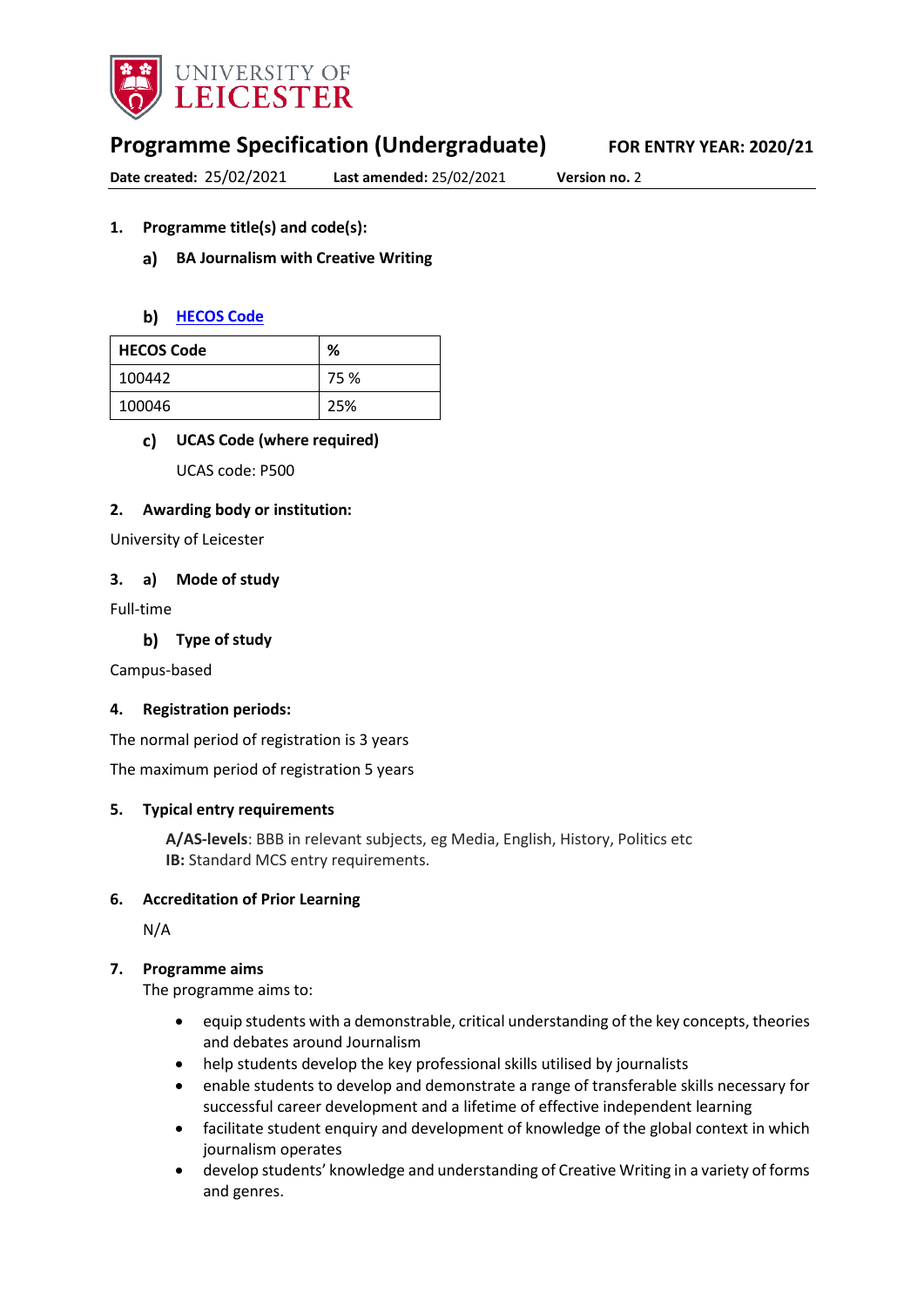- foster students' independent thinking and judgment.
- develop students' core skills in the craft of creative writing, both in practice and critical reflection.
- develop students' initiative and ability to carry out independent research.
- $\bullet$  deliver learning opportunities through lectures, seminars, workshops, small  $\frac{1}{2}$ work, guided study, individual supervision, well as a range of guest speaker events and field research.
- enable students to demonstrate their ability in the skills of portfolios, essays, oral presentations, creative writing, commentaries, group projects..

### **8. Reference points used to inform the programme specification**

- [QAA Frameworks for Higher Education Qualifications](http://www.qaa.ac.uk/en/Publications/Documents/qualifications-frameworks.pdf)
- [QAA Benchmarking statement for Communication, Media, Film and Cultural Studies \(](http://www.qaa.ac.uk/en/Publications/Documents/SBS-Communication-Media-Film-and-Cultural-Studies-16.pdf)[\)](http://www.qaa.ac.uk/en/Publications/Documents/SBS-Communication-Media-Film-and-Cultural-Studies-16.pdf)
- [QAA Benchmark Statement for Creative Writing](http://www.qaa.ac.uk/docs/qaa/subject-benchmark-statements/sbs-creative-writing-16.pdf)
- [NAWE Benchmark Statement for Creative Writing](file://UOL/root/Departments/Student%20and%20Academic%20Services/Quality%20Office/Curriculum%20Change/2021-22%20(Nov%20and%20Dec%202020)/CSSAH/MCS/Accessible%20Specs/%E2%80%A2%09http:/www.nawe.co.uk/writing-in-education/writing-at-university/research.html)
- UK Quality Code for Higher Education
- University Learnin[g Strategy](https://www2.le.ac.uk/offices/sas2/quality/learnteach)
- [University Assessment Strategy](https://www2.le.ac.uk/offices/sas2/quality/learnteach)
- University of Leicester Periodic Developmental Review Report
- External Examiners' reports (annual)
- United Nations Education for Sustainable Development Goals
- Student Destinations Data
- Broad aims of industry accreditation bodies:
	- [National Council for the Training of Journalists \(NCTJ\)](http://www.nctj.com/)
	- **Broadcast Journalism Training Council (BJTC)**
- Aims, objectives and standards laid down by various professional regulatory bodies
	- [Independent Press Standards Organisation \(IPSO\)](file://UOL/root/Departments/Student%20and%20Academic%20Services/Quality%20Office/Curriculum%20Change/2021-22%20(Nov%20and%20Dec%202020)/CSSAH/MCS/Accessible%20Specs/%E2%80%A2%09https:/www.ipso.co.uk/editors-code-of-practice/)
	- **[Professional Code of the Office of the Communications Regulator Ofcom](file://UOL/root/Departments/Student%20and%20Academic%20Services/Quality%20Office/Curriculum%20Change/2021-22%20(Nov%20and%20Dec%202020)/CSSAH/MCS/Accessible%20Specs/%E2%80%A2%09%20https:/www.ofcom.org.uk/tv-radio-and-on-demand/broadcast-codes/broadcast-code)**

#### **9. Programme Outcomes**

#### **Discipline specific knowledge and competencies**

i) Mastery of an appropriate body of knowledge

| <b>Intended Learning</b>                                                                                                                                                                             | <b>Teaching and Learning Methods</b>                                                                     | <b>How Demonstrated?</b>   |
|------------------------------------------------------------------------------------------------------------------------------------------------------------------------------------------------------|----------------------------------------------------------------------------------------------------------|----------------------------|
| <b>Outcomes</b>                                                                                                                                                                                      |                                                                                                          |                            |
| Critically reflect on news and<br>journalism as a concept, its<br>professional production and<br>application, and key<br>concepts in contemporary<br>academic debates about<br>journalistic practice | Lectures, seminars, workshops,<br>practicals, tutorials, independent<br>study, group work, peer learning | Portfolio, essays (JO1000) |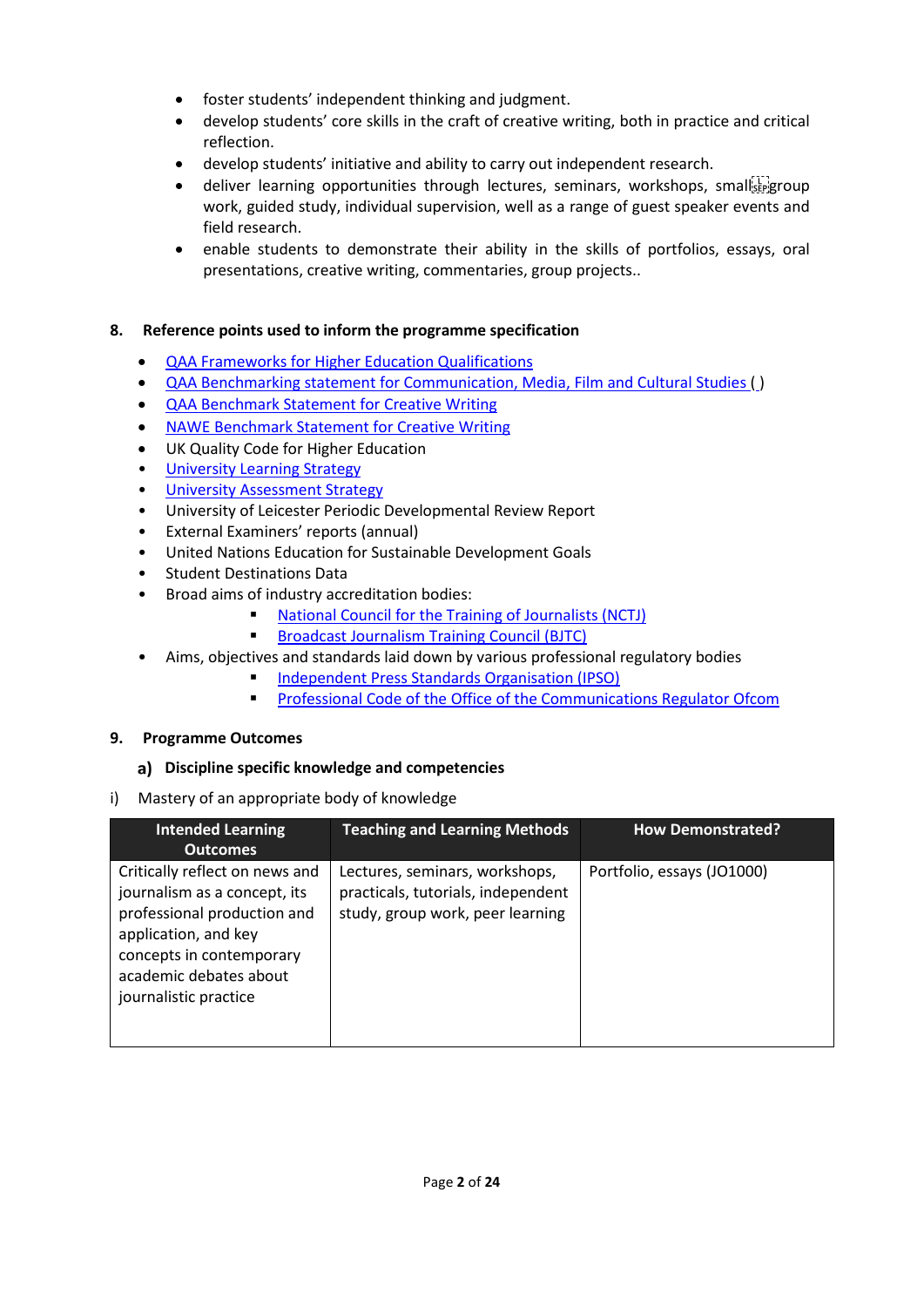| <b>Intended Learning</b><br><b>Outcomes</b>                                                                                                                                                     | <b>Teaching and Learning Methods</b>                                                                                                                   | <b>How Demonstrated?</b>                                                                                                                |
|-------------------------------------------------------------------------------------------------------------------------------------------------------------------------------------------------|--------------------------------------------------------------------------------------------------------------------------------------------------------|-----------------------------------------------------------------------------------------------------------------------------------------|
| Develop and demonstrate<br>the acquisition of the<br>professional skills and<br>attributes needed to<br>produce original journalistic<br>material to a standard<br>acceptable for publication   | Workshops, practicals, tutorials,<br>independent study, group work,<br>peer learning                                                                   | Portfolio (JO1000)                                                                                                                      |
| Demonstrate knowledge of:                                                                                                                                                                       | Lectures, seminars, workshops,<br>tutorials, independent study,                                                                                        | Portfolio, essays (MS2010)                                                                                                              |
| - theories and approaches to<br>the study of journalism                                                                                                                                         | group work, peer learning                                                                                                                              |                                                                                                                                         |
| - the history and<br>development of the news<br>media                                                                                                                                           |                                                                                                                                                        |                                                                                                                                         |
| - the development of<br>journalism as an occupation                                                                                                                                             |                                                                                                                                                        |                                                                                                                                         |
| - contemporary debates<br>about the news industry and<br>its future                                                                                                                             |                                                                                                                                                        |                                                                                                                                         |
| Demonstrate mastery of an<br>appropriate body of literary,<br>critical, linguistic and<br>creative knowledge and<br>practice (including fiction,<br>creative non-fiction, poetry<br>and drama). | Seminars, lectures, supervisions,<br>workshops, directed reading,<br>written assignments,<br>independent research, and<br>industry professional talks. | Creative Writing, Reflective<br>Commentaries (EN 1025, EN<br>1035, EN 2070, EN 2080, and<br>third year options in Creative<br>Writing). |

# ii) Understanding and application of key concepts and techniques

| <b>Intended Learning</b><br><b>Outcomes</b>                                                                                                                                                          | <b>Teaching and Learning Methods</b>                                                                     | <b>How Demonstrated?</b>              |
|------------------------------------------------------------------------------------------------------------------------------------------------------------------------------------------------------|----------------------------------------------------------------------------------------------------------|---------------------------------------|
| Critically reflect on news and<br>journalism as a concept, its<br>professional production and<br>application, and key<br>concepts in contemporary<br>academic debates about<br>journalistic practice | Workshops, practicals, tutorials,<br>independent study, group work,<br>peer learning                     | Portfolio (JO1003)                    |
| Critically reflect on the place<br>of digital and social media in<br>the 21st century media<br>ecosystem, and apply this<br>knowledge to a professional<br>standard in practice                      | Lectures, seminars, workshops,<br>practicals, tutorials, independent<br>study, group work, peer learning | Portfolio, Essays (JO1001,<br>JO2000) |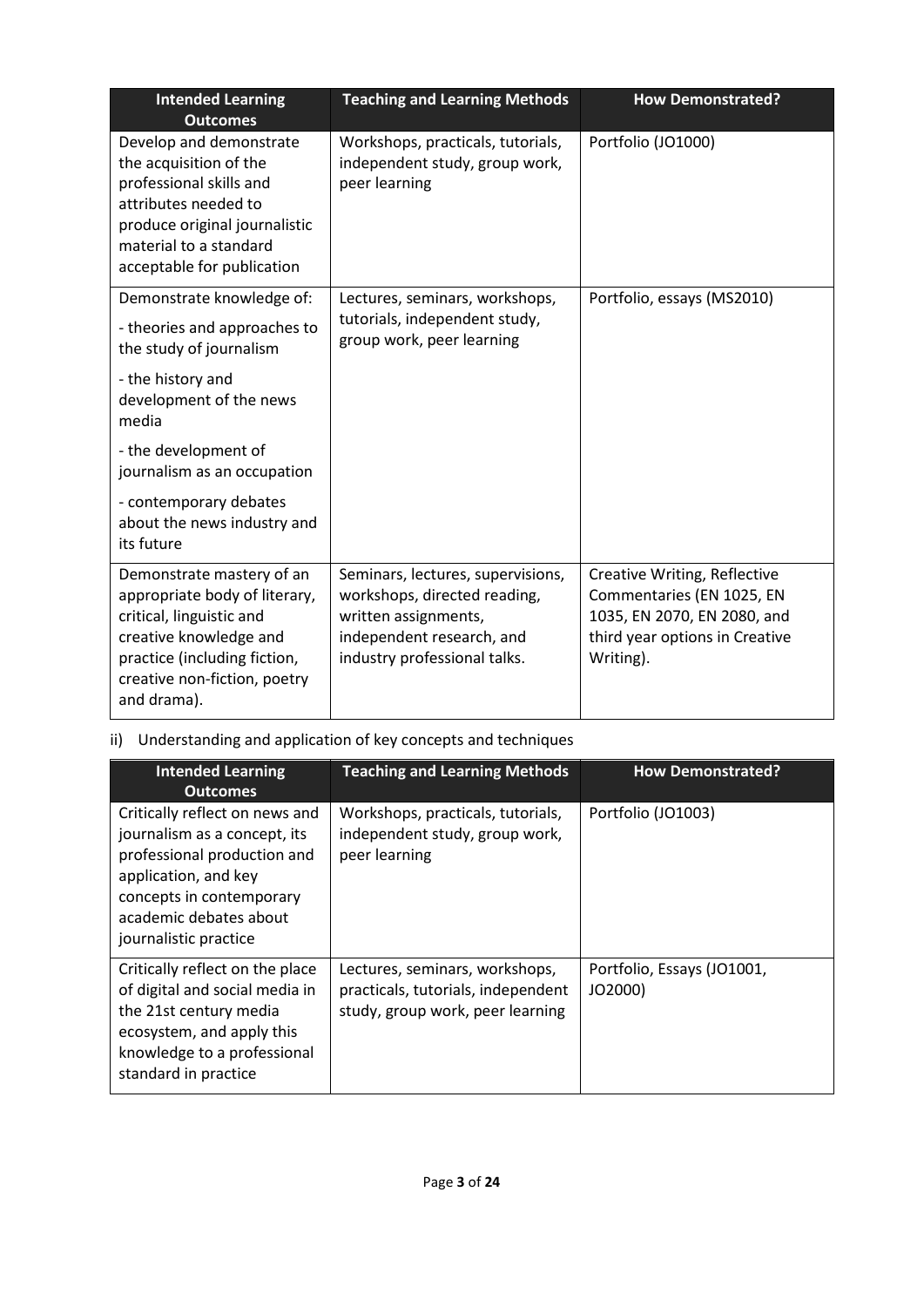| <b>Intended Learning</b><br><b>Outcomes</b>                                                                                                                        | <b>Teaching and Learning Methods</b>                                                                                                                                                 | <b>How Demonstrated?</b>                                                                                                                                               |
|--------------------------------------------------------------------------------------------------------------------------------------------------------------------|--------------------------------------------------------------------------------------------------------------------------------------------------------------------------------------|------------------------------------------------------------------------------------------------------------------------------------------------------------------------|
| Investigate and demonstrate<br>the core concepts and skills<br>involved in publication<br>design                                                                   | Workshops, practicals, tutorials,<br>independent study, group work,<br>peer learning                                                                                                 | Portfolio (JO3001, JO3002)                                                                                                                                             |
| Critically evaluate different<br>approaches to concepts<br>around the ethics and<br>regulation of journalism                                                       | Lectures, seminars, workshops,<br>practicals, tutorials, independent<br>study, group work, peer learning                                                                             | Portfolio, group presentation<br>(JO1002)                                                                                                                              |
| Apply the principles of<br>entrepreneurial journalism<br>and deploy the key<br>techniques in order to<br>propose an entrepreneurial<br>journalism enterprise       | Workshops, practicals, tutorials,<br>independent study, group work,<br>peer learning                                                                                                 | Portfolio (JO2000)                                                                                                                                                     |
| Demonstrate an<br>understanding of literary<br>forms and genres.                                                                                                   | Seminars, lectures, supervisions,<br>workshops, directed reading,<br>written assignments,<br>independent research,<br>autonomous learning groups and<br>industry professional talks. | Creative Writing, Reflective<br>Commentaries (EN 1025, EN<br>1035, EN 2070, EN 2080, and<br>third year options in Creative<br>Writing).                                |
| Demonstrate and apply craft<br>and established creative<br>writing research skills in<br>practice and critical<br>reflection across different<br>forms and genres. | Seminars, lectures, supervisions,<br>workshops, directed reading,<br>written assignments,<br>independent research,<br>autonomous learning groups and<br>industry professional talks. | Creative Writing, Reflective<br>Commentaries (EN 1025, EN<br>1035, EN 2070, EN 2080, and<br>third year options in Creative<br>Writing).                                |
| Comment upon, edit and<br>review own and others'<br>creative work.                                                                                                 | Seminars, autonomous learning<br>groups, workshops, supervisions                                                                                                                     | Formative peer review sessions,<br>group projects and Reflective<br>Commentaries (EN 1025, EN<br>1035, EN 2070, EN 2080 and third<br>year options in Creative Writing) |

# iii) Critical analysis of key issues

| <b>Intended Learning</b><br><b>Outcomes</b>                                                                                                                                                          | <b>Teaching and Learning Methods</b>                                                                     | <b>How Demonstrated?</b>              |
|------------------------------------------------------------------------------------------------------------------------------------------------------------------------------------------------------|----------------------------------------------------------------------------------------------------------|---------------------------------------|
| Critically reflect on news and<br>journalism as a concept, its<br>professional production and<br>application, and key<br>concepts in contemporary<br>academic debates about<br>journalistic practice | Lectures, seminars, workshops,<br>practicals, tutorials, independent<br>study, group work, peer learning | Portfolio, essays (JO1000,<br>JO1001) |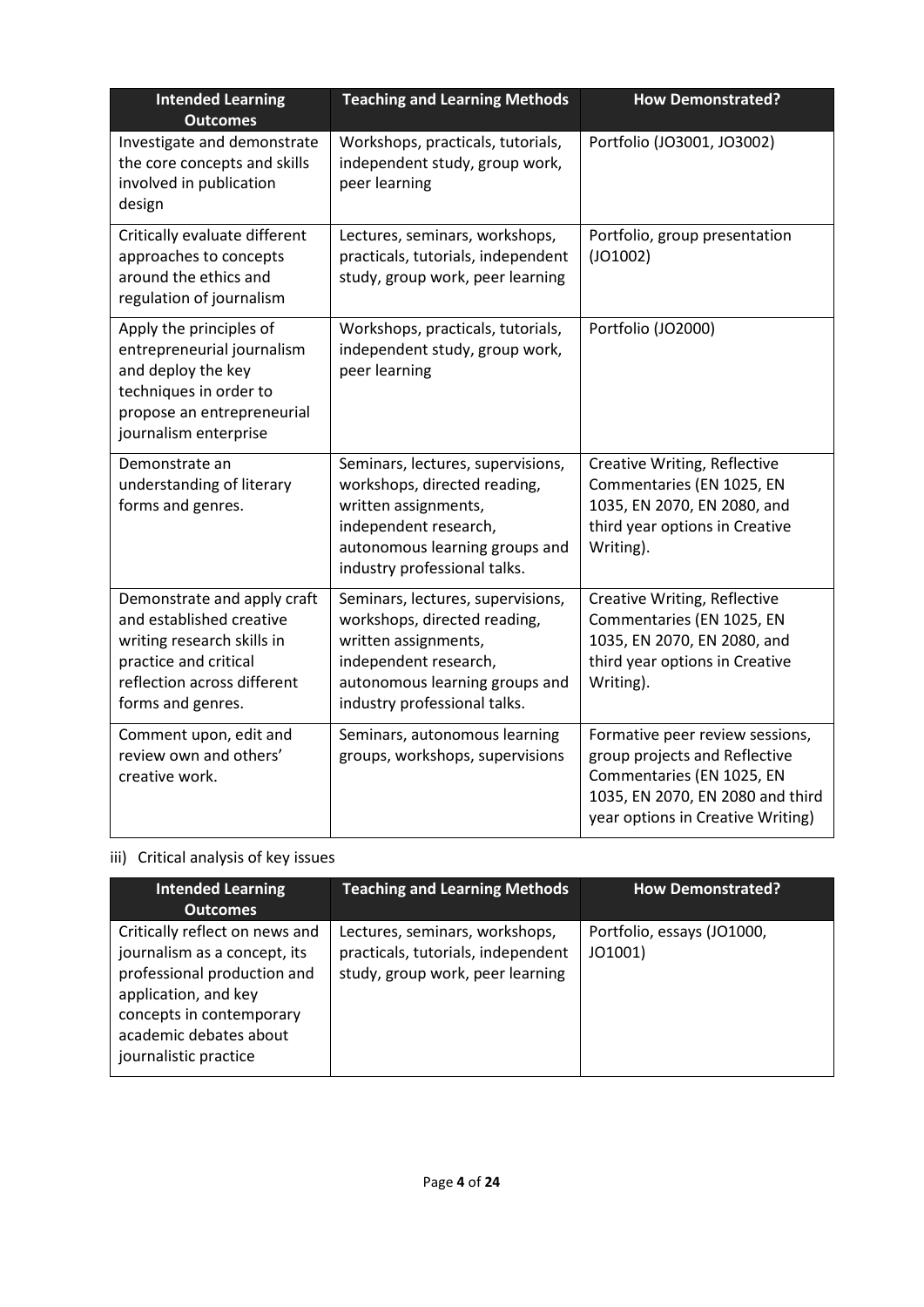| <b>Intended Learning</b><br><b>Outcomes</b>                                                                     | <b>Teaching and Learning Methods</b>                                                                                                                                                                                           | <b>How Demonstrated?</b>                                                                                                                                    |
|-----------------------------------------------------------------------------------------------------------------|--------------------------------------------------------------------------------------------------------------------------------------------------------------------------------------------------------------------------------|-------------------------------------------------------------------------------------------------------------------------------------------------------------|
| Demonstrate knowledge of:                                                                                       | Lectures, seminars, tutorials,                                                                                                                                                                                                 | Essays (MS2010)                                                                                                                                             |
| - theories and approaches to<br>the study of journalism                                                         | independent study, group work,<br>peer learning                                                                                                                                                                                |                                                                                                                                                             |
| - the history and<br>development of the news<br>media                                                           |                                                                                                                                                                                                                                |                                                                                                                                                             |
| - the development of<br>journalism as an occupation                                                             |                                                                                                                                                                                                                                |                                                                                                                                                             |
| - contemporary debates<br>about the news industry and<br>its future                                             |                                                                                                                                                                                                                                |                                                                                                                                                             |
| Critically evaluate different<br>approaches to concepts<br>around the ethics and<br>regulation of journalism    | Workshops, lectures, seminars,<br>tutorials, group work,<br>independent study, peer<br>learning.                                                                                                                               | Essays, portfolio, group (JO1002)<br>presentation                                                                                                           |
| <b>Evaluate and select</b><br>appropriate craft elements<br>for the effective realisation<br>of creative ideas. | Seminars, lectures, supervisions,<br>writing workshops, directed<br>reading, written assignments,<br>independent research,<br>autonomous learning groups,<br>film screenings, guest author and<br>industry professional talks. | Creative Writing, Reflective<br>Commentaries (EN 1025, EN<br>1035, EN 2070 and third year<br>option), literary review (EN 2080),<br>and third year options. |
| Use and reflect on a range of<br>critical, theoretical and<br>creative methods.                                 | Seminars, lectures, supervisions,<br>writing workshops, directed<br>reading, written assignments,<br>independent research,<br>autonomous learning groups,<br>film screenings, guest author and<br>industry professional talks. | Formative peer review sessions;<br><b>Reflective Commentaries (EN</b><br>1025, EN 1035, EN 2070, EN 2080<br>and third year options in Creative<br>Writing)  |

## iv) Clear and concise presentation of material

| <b>Intended Learning</b><br><b>Outcomes</b>                                                                                                                                                   | <b>Teaching and Learning Methods</b>                                                                     | <b>How Demonstrated?</b>                 |
|-----------------------------------------------------------------------------------------------------------------------------------------------------------------------------------------------|----------------------------------------------------------------------------------------------------------|------------------------------------------|
| Recognise, describe, produce<br>and write a variety of news<br>formats to professional<br>standard                                                                                            | Workshops, practicals, tutorials,<br>independent study, group work,<br>peer learning                     | Portfolio (JO1000, JO1003, 2001)         |
| Develop and demonstrate<br>the acquisition of the<br>professional skills and<br>attributes needed to<br>produce original journalistic<br>material to a standard<br>acceptable for publication | Lectures, seminars, workshops,<br>practicals, tutorials, independent<br>study, group work, peer learning | Portfolio, essay (JO1000, 1003,<br>2001) |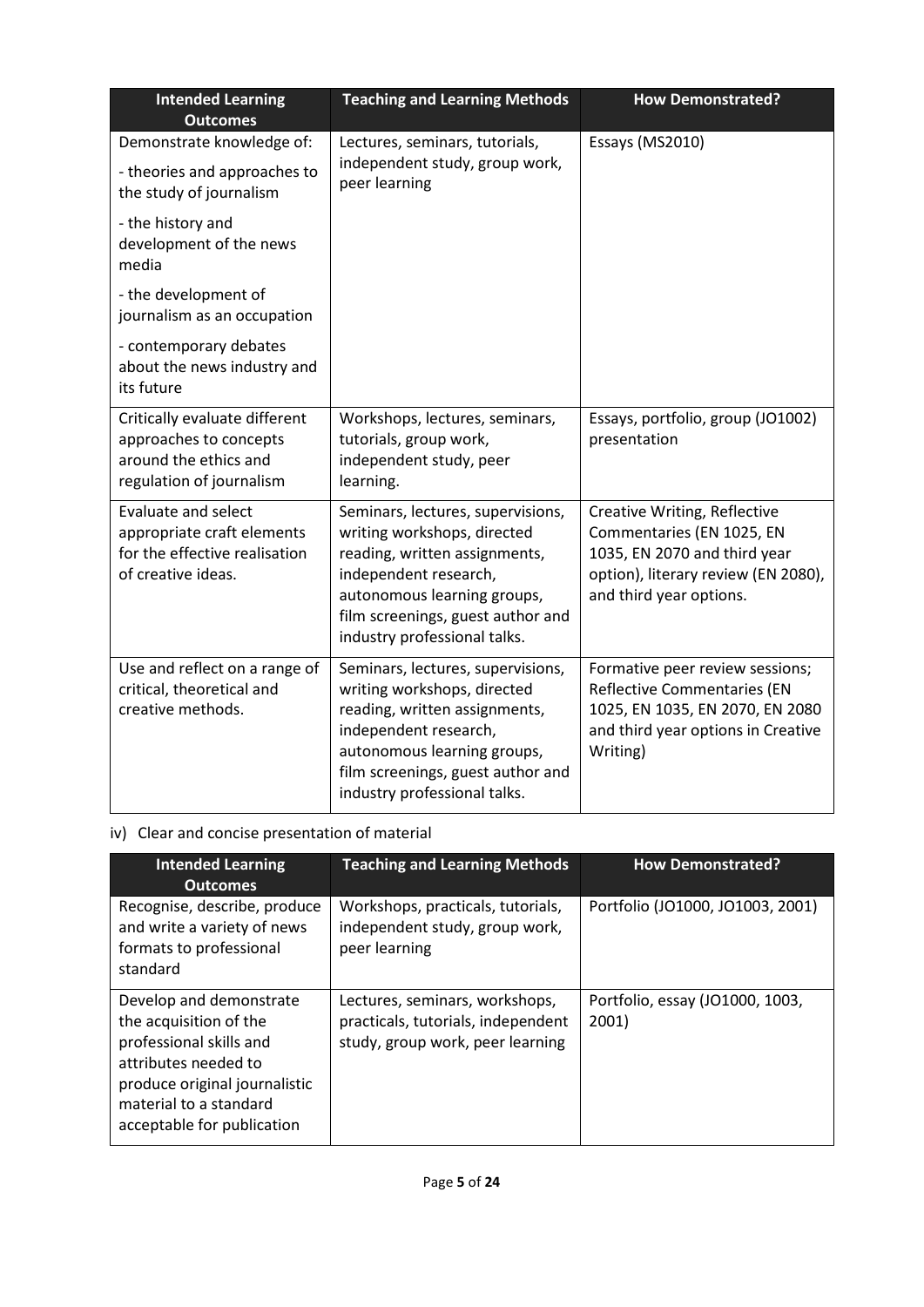| <b>Intended Learning</b><br><b>Outcomes</b>                                                                                                                                                                                                                                                             | <b>Teaching and Learning Methods</b>                                                                                                                                                                                                         | <b>How Demonstrated?</b>                                                                                              |
|---------------------------------------------------------------------------------------------------------------------------------------------------------------------------------------------------------------------------------------------------------------------------------------------------------|----------------------------------------------------------------------------------------------------------------------------------------------------------------------------------------------------------------------------------------------|-----------------------------------------------------------------------------------------------------------------------|
| Demonstrate knowledge of:<br>- theories and approaches to<br>the study of journalism                                                                                                                                                                                                                    | Lectures, seminars, workshops,<br>practicals, tutorials, independent<br>study, group work, peer learning                                                                                                                                     | Portfolio (MS1011, MS2016,<br>MS2010)                                                                                 |
| - the history and<br>development of the news<br>media                                                                                                                                                                                                                                                   |                                                                                                                                                                                                                                              |                                                                                                                       |
| - the development of<br>journalism as an occupation                                                                                                                                                                                                                                                     |                                                                                                                                                                                                                                              |                                                                                                                       |
| - contemporary debates<br>about the news industry and<br>its future                                                                                                                                                                                                                                     |                                                                                                                                                                                                                                              |                                                                                                                       |
| Critically evaluate different<br>approaches to concepts<br>around the ethics and<br>regulation of journalism                                                                                                                                                                                            | Lectures, seminars, tutorials,<br>independent study, group work,<br>peer learning                                                                                                                                                            | Portfolio (JO1002)                                                                                                    |
| Plan, conduct and report on<br>an independent research<br>project; conduct a review of<br>literature relevant to their<br>project; demonstrate the use<br>of appropriate theory,<br>method and empirical<br>analysis; show evidence of<br>critical analysis and<br>reflection in their<br>investigation | Tutorials, independent study,<br>lectures.                                                                                                                                                                                                   | Investigation (JO3000)                                                                                                |
| Present and/or perform<br>creative work in different<br>forms and genres clearly and<br>cogently.                                                                                                                                                                                                       | Seminars, tutorials, lectures,<br>supervisions, writing workshops,<br>directed reading, written<br>assignments, independent<br>research, autonomous learning<br>groups, film screenings, guest<br>author and industry professional<br>talks. | Creative Writing assignments (EN<br>1025, EN 1035, EN 2070, EN 2080<br>and third year options in Creative<br>Writing) |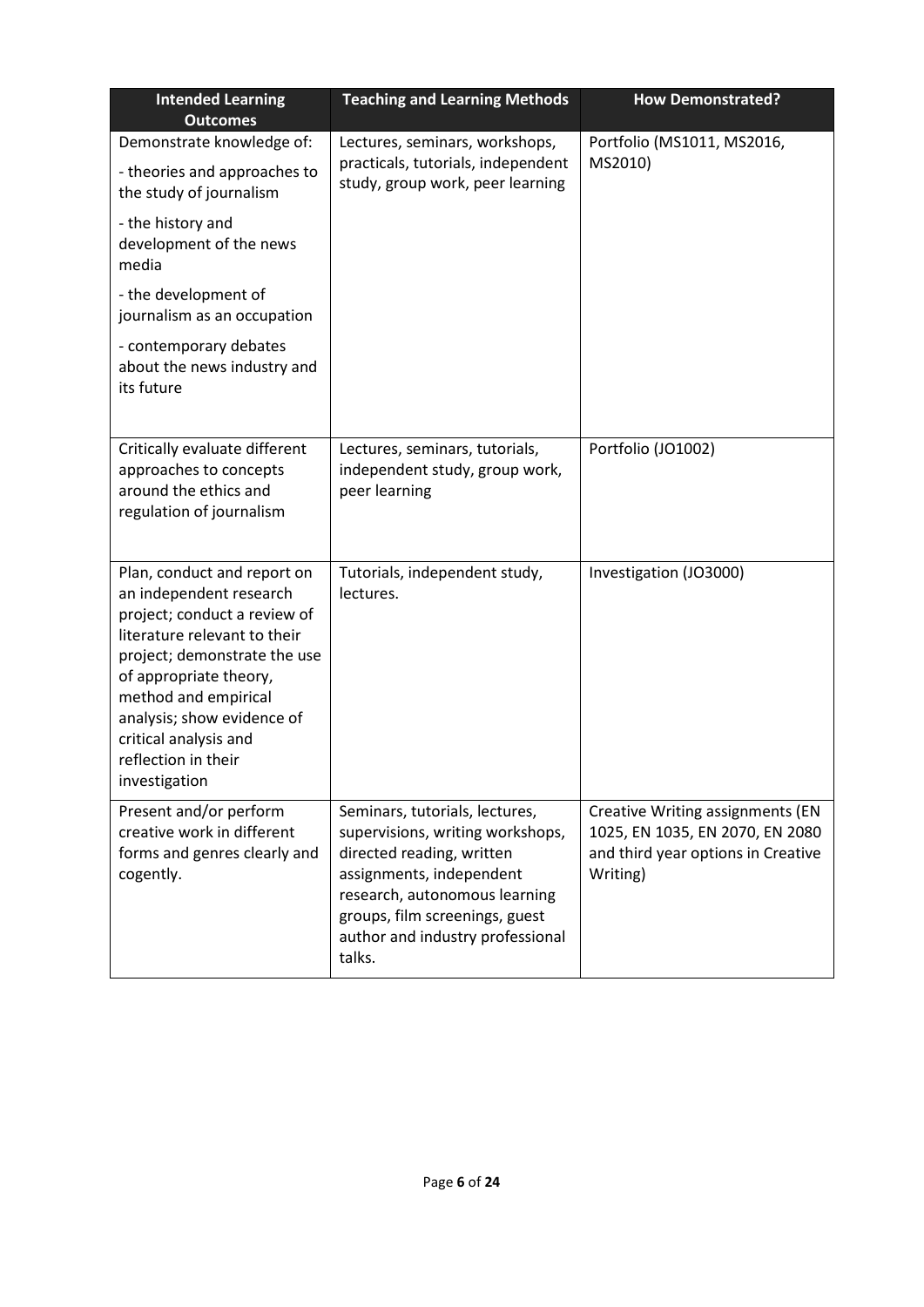v) Critical appraisal of evidence with appropriate insight

| <b>Intended Learning</b><br><b>Outcomes</b>                                                                                                                                                          | <b>Teaching and Learning Methods</b>                                                                                                                                                                                                         | <b>How Demonstrated?</b>                                                                                                                                                                                                                   |
|------------------------------------------------------------------------------------------------------------------------------------------------------------------------------------------------------|----------------------------------------------------------------------------------------------------------------------------------------------------------------------------------------------------------------------------------------------|--------------------------------------------------------------------------------------------------------------------------------------------------------------------------------------------------------------------------------------------|
| Critically reflect on news and<br>journalism as a concept, its<br>professional production and<br>application, and key<br>concepts in contemporary<br>academic debates about<br>journalistic practice | Lectures, seminars, workshops,<br>practicals, tutorials, independent<br>study, group work, peer learning                                                                                                                                     | Portfolio, essays (JO1000, 10001,<br>1002)                                                                                                                                                                                                 |
| Critically reflect on the place<br>of digital and social media in<br>the 21st century media<br>ecosystem, and apply this<br>knowledge to a professional<br>standard in practice                      | Lectures, seminars, workshops,<br>practicals, tutorials, independent<br>study, group work, peer learning                                                                                                                                     | Portfolio, essays (JO1001, 2000)                                                                                                                                                                                                           |
| Describe and evaluate recent<br>research on news and<br>journalism                                                                                                                                   | Lectures, seminars, tutorials,<br>independent study, group work,<br>peer learning                                                                                                                                                            | Essays (JO1001, 2010, 2XXX)                                                                                                                                                                                                                |
| Develop creative writing<br>through research, practice,<br>and reflecting on own and<br>other's work.                                                                                                | Seminars, lectures, tutorials,<br>supervisions, writing workshops,<br>directed reading, written<br>assignments, independent<br>research, autonomous learning<br>groups, film screenings, guest<br>author and industry professional<br>talks. | Oral presentations (EN 2080 and<br>third year options); Reflective<br><b>Commentaries and Creative</b><br>Writing assignments (EN 1025, EN<br>1035, EN 2070, EN 2080, third<br>year options in Creative Writing);<br>peer review sessions. |

# vi) Other discipline specific competencies

| <b>Intended Learning</b><br><b>Outcomes</b>                                                                                                                  | <b>Teaching and Learning Methods</b>                                                             | <b>How Demonstrated?</b>                                   |
|--------------------------------------------------------------------------------------------------------------------------------------------------------------|--------------------------------------------------------------------------------------------------|------------------------------------------------------------|
| Investigate and demonstrate<br>the core concepts and skills<br>involved in publication<br>design                                                             | Workshops, practicals, tutorials,<br>independent study, group work,<br>peer learning             | Portfolios, essays, group<br>presentations. (JO3001, 3002) |
| Critically evaluate different<br>approaches to concepts<br>around the ethics and<br>regulation of journalism                                                 | Workshops, lectures, seminars,<br>tutorials, group work,<br>independent study, peer<br>learning. | Portfolio (JO1002, 3002)                                   |
| Apply the principles of<br>entrepreneurial journalism<br>and deploy the key<br>techniques in order to<br>propose an entrepreneurial<br>journalism enterprise | Workshops tutorials, group work,<br>independent study, peer<br>learning.                         | Portfolio (JO2000)                                         |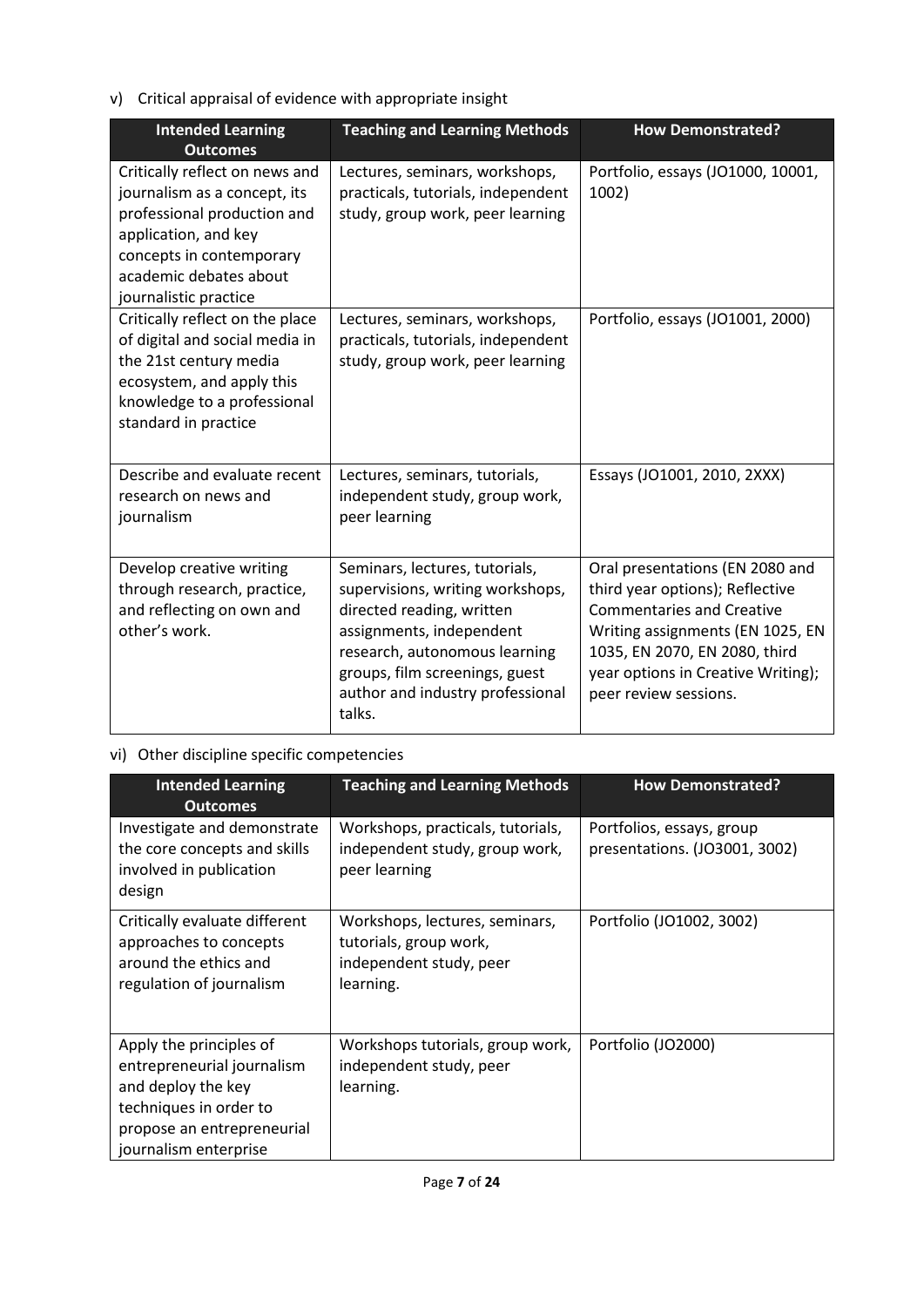| <b>Intended Learning</b><br><b>Outcomes</b>                                                                                                                                                                                  | <b>Teaching and Learning Methods</b>                                                                                                                                                                                           | <b>How Demonstrated?</b>                                                                                                                   |
|------------------------------------------------------------------------------------------------------------------------------------------------------------------------------------------------------------------------------|--------------------------------------------------------------------------------------------------------------------------------------------------------------------------------------------------------------------------------|--------------------------------------------------------------------------------------------------------------------------------------------|
| Demonstrate imagination,<br>creativity and linguistic<br>fluency as well as an<br>understanding of the wider<br>professional writing<br>industries, including film,<br>publishing, editing,<br>performance, literary events. | Seminars, lectures, supervisions,<br>writing workshops, directed<br>reading, written assignments,<br>independent research,<br>autonomous learning groups,<br>film screenings, guest author and<br>industry professional talks. | <b>Creative Writing and Reflective</b><br>Commentaries (EN 1025, EN<br>1035, EN 2070, EN 2080, third<br>year options in Creative Writing). |

### **Transferable skills**

## i) Oral communication

| <b>Intended Learning</b><br><b>Outcomes</b>                                                                                                       | <b>Teaching and Learning Methods</b>                                                                       | <b>How Demonstrated?</b>                                                                       |
|---------------------------------------------------------------------------------------------------------------------------------------------------|------------------------------------------------------------------------------------------------------------|------------------------------------------------------------------------------------------------|
| Critically evaluate different<br>approaches to concepts<br>around the ethics and<br>regulation of journalism                                      | Workshops, lectures, seminars,<br>tutorials, group work,<br>independent study, peer learning               | Portfolios, essays, group<br>presentations. (1002)                                             |
| Develop existing skills and<br>acquire new competences<br>that will enable you to<br>assume significant<br>responsibility within<br>organisations | Workshops, lectures, seminars,<br>tutorials, group work,<br>independent study, peer<br>learning.           | Group presentations, portfolios<br>(3001)                                                      |
| Develop confidence in<br>performing creative work in<br>front of an audience using<br>appropriate techniques                                      | Seminars, workshops, oral<br>presentation rehearsals, oral<br>presentations, autonomous<br>learning groups | Oral presentations and<br>performances (EN 2080 and third<br>year options in Creative Writing) |

### ii) Written communication

| <b>Intended Learning</b><br><b>Outcomes</b>                                                        | <b>Teaching and Learning Methods</b>                                                 | <b>How Demonstrated?</b> |
|----------------------------------------------------------------------------------------------------|--------------------------------------------------------------------------------------|--------------------------|
| Recognise, describe, produce<br>and write a variety of news<br>formats to professional<br>standard | Workshops, practicals, tutorials,<br>independent study, group work,<br>peer learning | Portfolio (JO1000, 1003) |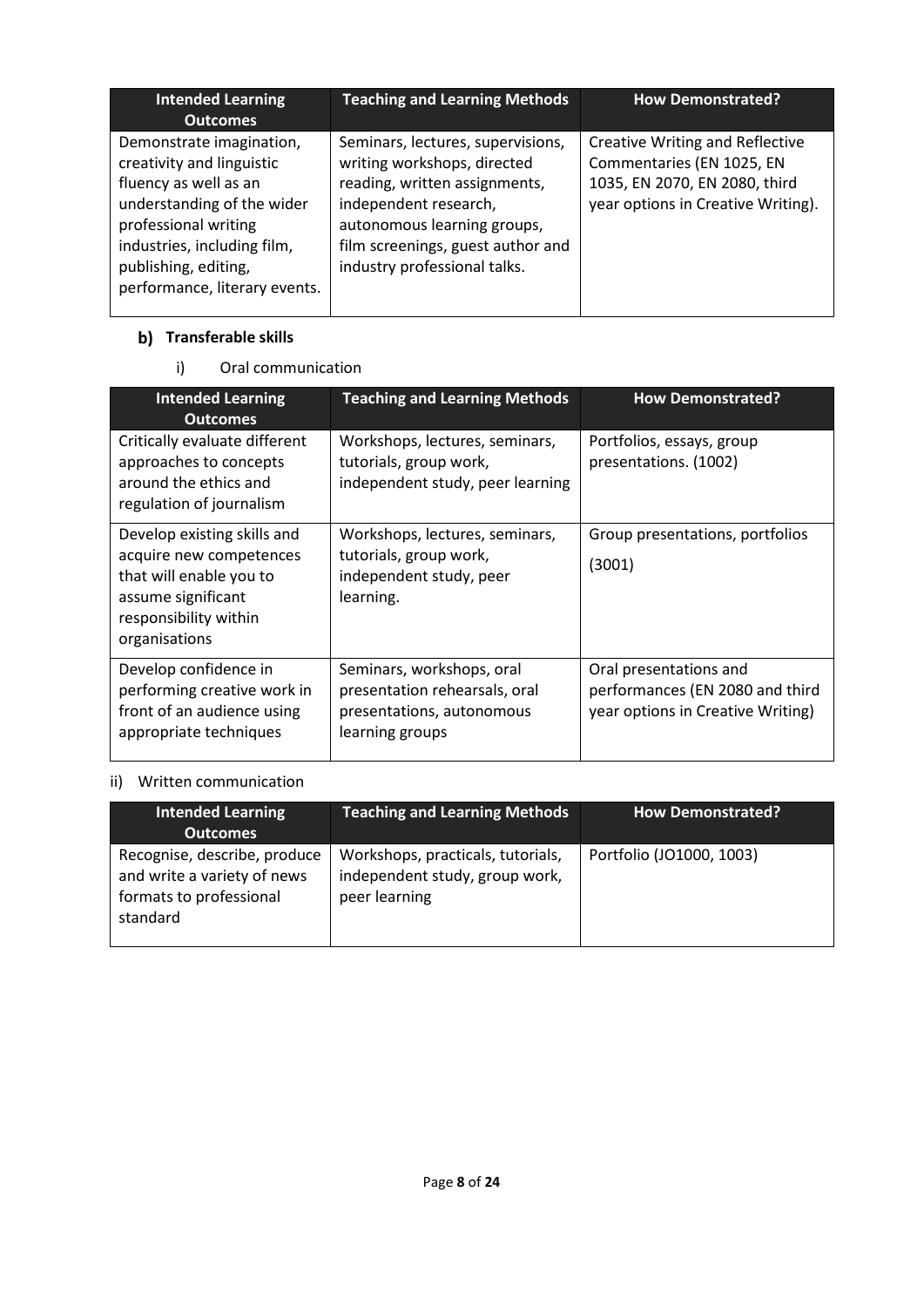| <b>Intended Learning</b><br><b>Outcomes</b>                                                                                                                                                                                                                                                              | <b>Teaching and Learning Methods</b><br><b>How Demonstrated?</b>                                         |                                                                                                                                                                   |
|----------------------------------------------------------------------------------------------------------------------------------------------------------------------------------------------------------------------------------------------------------------------------------------------------------|----------------------------------------------------------------------------------------------------------|-------------------------------------------------------------------------------------------------------------------------------------------------------------------|
| Demonstrate knowledge of:<br>- theories and approaches to<br>the study of journalism                                                                                                                                                                                                                     | Lectures, seminars, workshops,<br>practicals, tutorials, independent<br>study, group work, peer learning | Essays (JO1001, MS2010)                                                                                                                                           |
| - the history and<br>development of the news<br>media                                                                                                                                                                                                                                                    |                                                                                                          |                                                                                                                                                                   |
| - the development of<br>journalism as an occupation                                                                                                                                                                                                                                                      |                                                                                                          |                                                                                                                                                                   |
| - contemporary debates<br>about the news industry and<br>its future                                                                                                                                                                                                                                      |                                                                                                          |                                                                                                                                                                   |
| Demonstrate skills in:                                                                                                                                                                                                                                                                                   | Lectures, seminars, tutorials,                                                                           | Essays (JO1001, MS2010)                                                                                                                                           |
| - communication<br>(formulating, articulating<br>arguments through writing)                                                                                                                                                                                                                              | independent study, group work,<br>peer learning                                                          |                                                                                                                                                                   |
| - word processing and<br>presentation                                                                                                                                                                                                                                                                    |                                                                                                          |                                                                                                                                                                   |
| - analysis and critical<br>evaluation                                                                                                                                                                                                                                                                    |                                                                                                          |                                                                                                                                                                   |
| - time management<br>(attending lectures and<br>seminars; meeting<br>assessment deadlines)                                                                                                                                                                                                               |                                                                                                          |                                                                                                                                                                   |
| Plan, conduct and report on<br>an independent research<br>project; conduct a review of<br>literature relevant to their<br>project; demonstrate the use<br>of appropriate theory,<br>method and empirical<br>analysis; show evidence of<br>critical analysis and<br>reflection in their<br>investigation. | Tutorials, independent study,<br>lectures.                                                               | Investigation. (JO3000)                                                                                                                                           |
| To present written<br>arguments in appropriate<br>registers, to effectively<br>communicate ideas and<br>concepts across multiple<br>forms and genres.                                                                                                                                                    | Workshops, lectures, seminars,<br>independent study, feedback<br>sessions, tutorials, supervisions.      | Reflective Commentaries and<br>Creative Writing (EN 1025, EN<br>1035, EN 2070, EN 2080, third<br>year options in Creative Writing);<br>literary reviews (EN 2080) |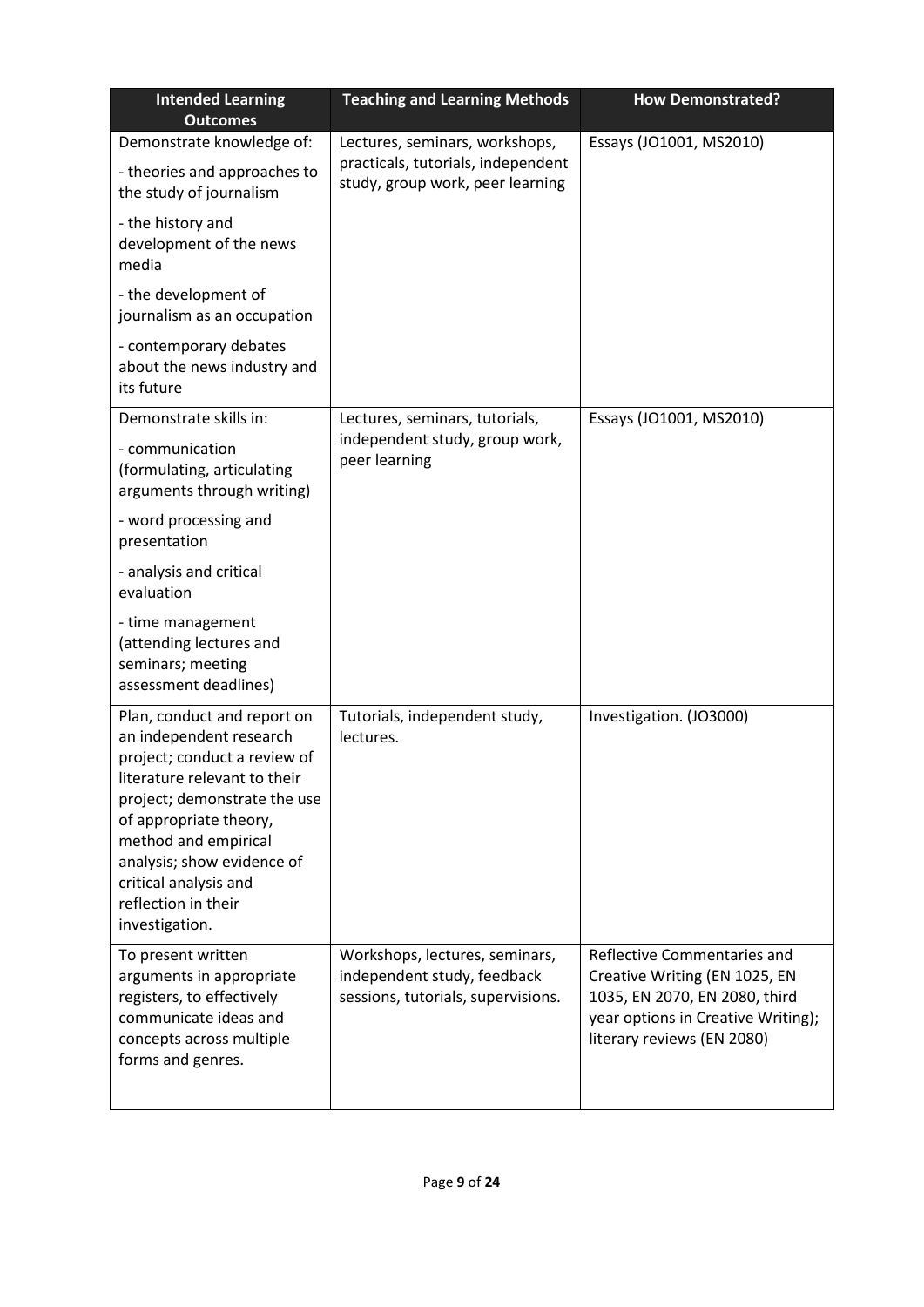### iii) Information technology

| <b>Intended Learning</b><br><b>Outcomes</b>                                                                                                                                     | <b>Teaching and Learning Methods</b>                                                                                                                                    | <b>How Demonstrated?</b>                                                                                                                                            |  |
|---------------------------------------------------------------------------------------------------------------------------------------------------------------------------------|-------------------------------------------------------------------------------------------------------------------------------------------------------------------------|---------------------------------------------------------------------------------------------------------------------------------------------------------------------|--|
| Critically reflect on the place<br>of digital and social media in<br>the 21st century media<br>ecosystem, and apply this<br>knowledge to a professional<br>standard in practice | Lectures, seminars, workshops,<br>practicals, tutorials, independent<br>study, group work, peer learning                                                                | Essays (JO1001, 2000)                                                                                                                                               |  |
| Demonstrate skills in:<br>- communication<br>(formulating, articulating<br>arguments through writing)                                                                           | Lectures, seminars, tutorials,<br>independent study, group work,<br>peer learning                                                                                       | Essays (JO1001, MS2010)                                                                                                                                             |  |
| - word processing and<br>presentation                                                                                                                                           |                                                                                                                                                                         |                                                                                                                                                                     |  |
| - analysis and critical<br>evaluation                                                                                                                                           |                                                                                                                                                                         |                                                                                                                                                                     |  |
| - time management<br>(attending lectures and<br>seminars; meeting<br>assessment deadlines                                                                                       |                                                                                                                                                                         |                                                                                                                                                                     |  |
| Interact individually and<br>collaboratively with virtual<br>learning environments.                                                                                             | Seminars, lectures, supervisions,<br>workshops, directed reading,<br>written assignments,<br>presentations, independent<br>research and industry<br>professional talks. | Reflective Commentaries and<br>Creative Writing (EN 1025, EN<br>1035, EN 2070, EN 2080, third<br>year options); field-trip group<br>formative assignment (EN 2070). |  |
| Identify and evaluate a range<br>of online resources.                                                                                                                           | Seminars, lectures, supervisions,<br>workshops, directed reading,<br>written assignments,<br>presentations, independent<br>research and industry<br>professional talks. | Reflective Commentaries (EN<br>1025, EN 1035, EN 2070, EN<br>2080, third year options in<br>Creative Writing)                                                       |  |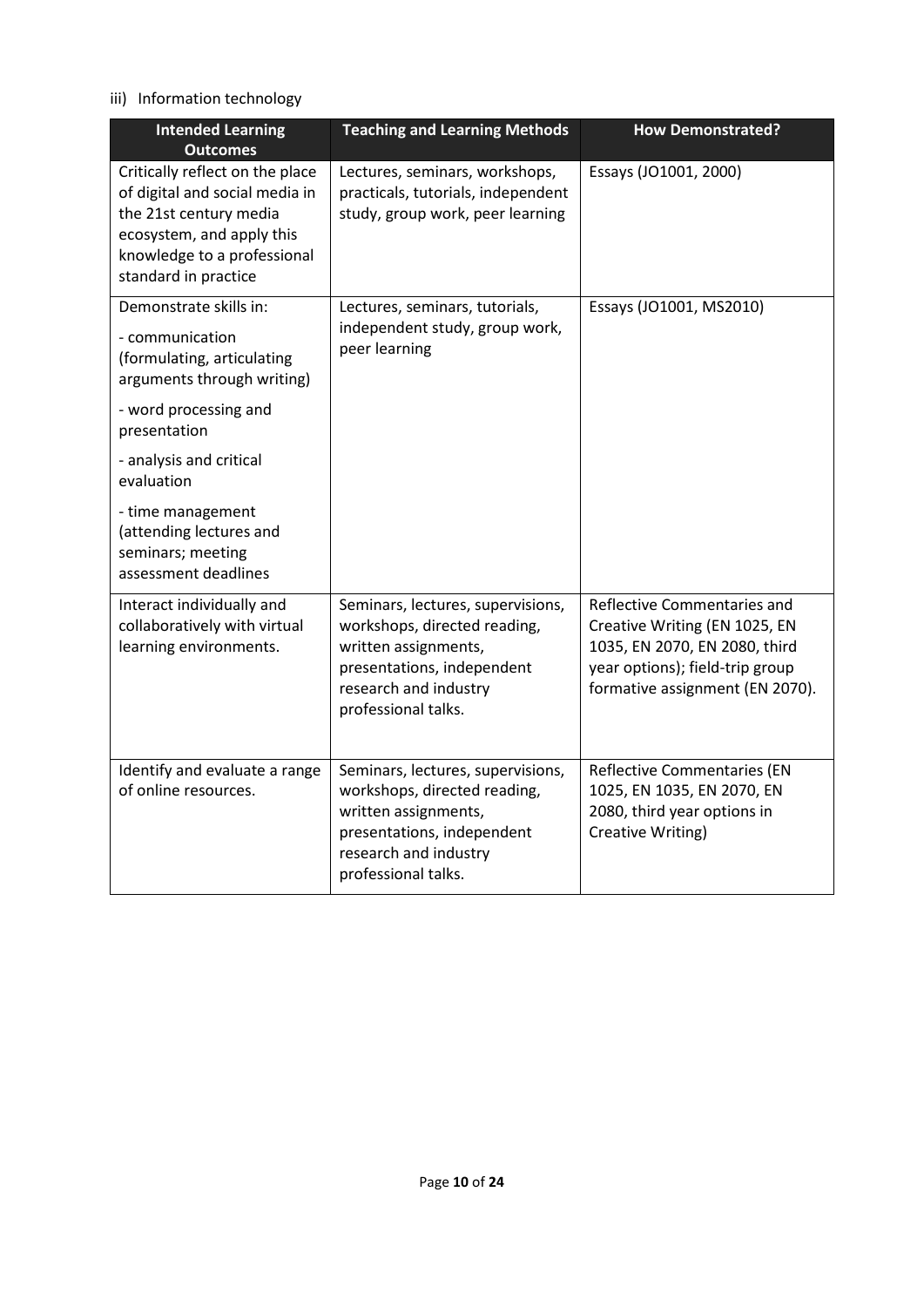#### iv) Numeracy

| <b>Intended Learning</b><br><b>Outcomes</b>                                                                                                                                                   | <b>Teaching and Learning Methods</b><br><b>How Demonstrated?</b>                  |                                                                                                                         |
|-----------------------------------------------------------------------------------------------------------------------------------------------------------------------------------------------|-----------------------------------------------------------------------------------|-------------------------------------------------------------------------------------------------------------------------|
| Demonstrate skills in:<br>- communication<br>(formulating, articulating<br>arguments through writing)                                                                                         | Lectures, seminars, tutorials,<br>independent study, group work,<br>peer learning | Essays (MS2010)                                                                                                         |
| - word processing and<br>presentation                                                                                                                                                         |                                                                                   |                                                                                                                         |
| - analysis and critical<br>evaluation                                                                                                                                                         |                                                                                   |                                                                                                                         |
| - time management<br>(attending lectures and<br>seminars; meeting<br>assessment deadlines)                                                                                                    |                                                                                   |                                                                                                                         |
| Apply the principles of<br>entrepreneurial journalism<br>and deploy the key<br>techniques in order to<br>propose an entrepreneurial<br>journalism enterprise                                  | Workshops tutorials, group work,<br>independent study, peer<br>learning.          | Portfolio (JO2000)                                                                                                      |
| Analysis of evidence which<br>may include numerical or<br>historical data. Reflection on<br>scientific and mathematical<br>sources, which may provide<br>inspiration for Creative<br>Writing. | Seminars, lectures, independent<br>research, guest talks                          | <b>Creative Writing and Reflective</b><br>Commentaries (EN 2070);<br>autonomous learning group field-<br>trip (EN 2070) |

# v) Team working

| <b>Intended Learning</b><br><b>Outcomes</b>                                                                  | <b>Teaching and Learning Methods</b>                                                             | <b>How Demonstrated?</b>                             |
|--------------------------------------------------------------------------------------------------------------|--------------------------------------------------------------------------------------------------|------------------------------------------------------|
| Investigate and demonstrate<br>the core concepts and skills<br>involved in publication<br>design             | Workshops, practicals, tutorials,<br>independent study, group work,<br>peer learning             | Portfolio (JO3001, 3002)                             |
| Critically evaluate different<br>approaches to concepts<br>around the ethics and<br>regulation of journalism | Workshops, lectures, seminars,<br>tutorials, group work,<br>independent study, peer<br>learning. | Portfolios, essays, group<br>presentations. (JO1002) |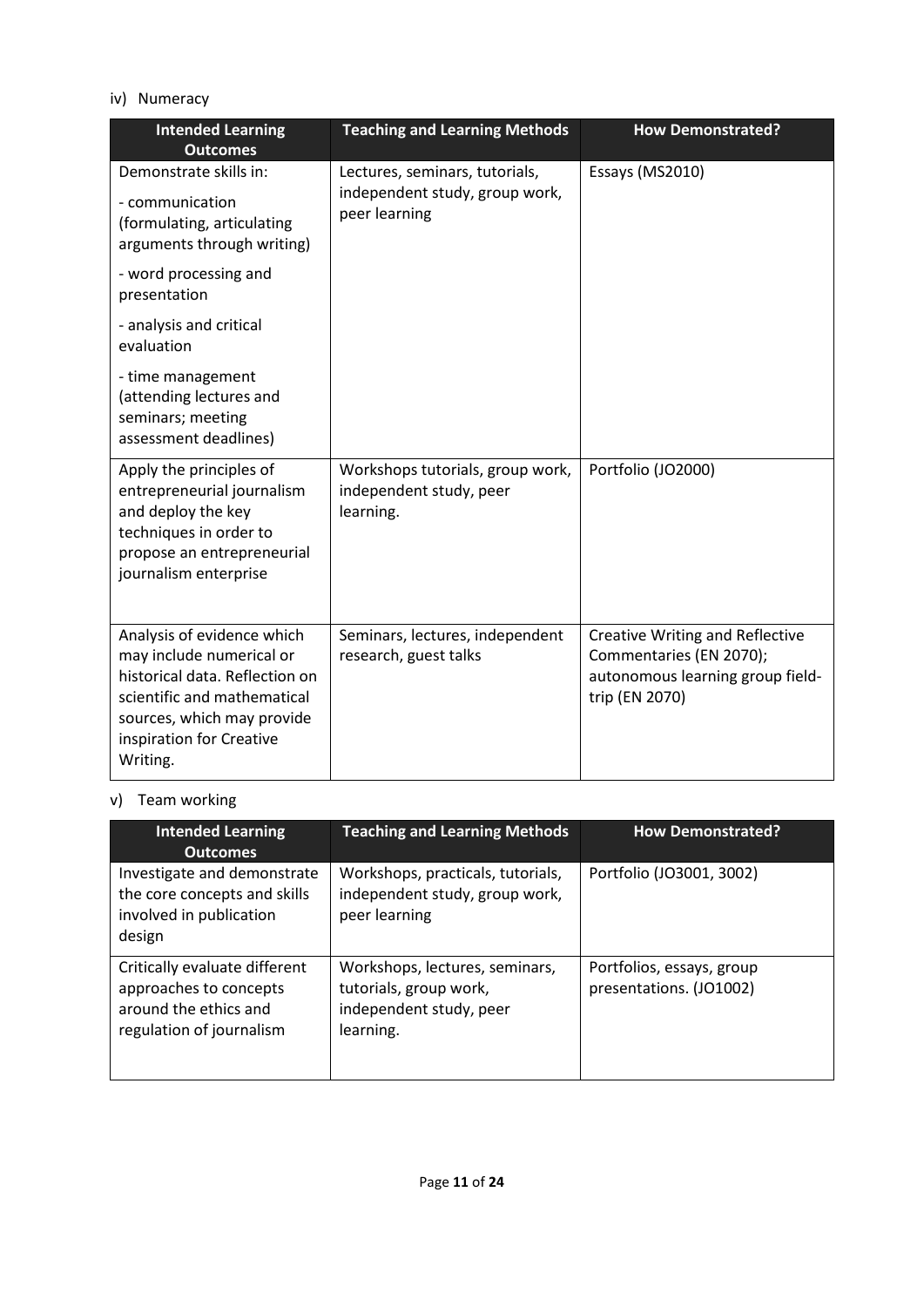| <b>Intended Learning</b><br><b>Outcomes</b>                                                                                                                  | <b>Teaching and Learning Methods</b><br><b>How Demonstrated?</b>                                 |                                                                                                                                                                                                                                   |
|--------------------------------------------------------------------------------------------------------------------------------------------------------------|--------------------------------------------------------------------------------------------------|-----------------------------------------------------------------------------------------------------------------------------------------------------------------------------------------------------------------------------------|
| Apply the principles of<br>entrepreneurial journalism<br>and deploy the key<br>techniques in order to<br>propose an entrepreneurial<br>journalism enterprise | Workshops tutorials, group work,<br>independent study, peer<br>learning.                         | Portfolio (JO2000)                                                                                                                                                                                                                |
| Develop existing skills and<br>acquire new competences<br>that will enable you to<br>assume significant<br>responsibility within<br>organisations            | Workshops, lectures, seminars,<br>tutorials, group work,<br>independent study, peer learning     | Group presentations, portfolios<br>(JO3001.3002)                                                                                                                                                                                  |
| Solve problems<br>collaboratively.                                                                                                                           | Seminars, workshops, feedback<br>sessions, autonomous learning<br>group projects, presentations. | Formative peer review sessions,<br><b>Reflective Commentaries (EN</b><br>1025, EN 1035, EN 2070, EN<br>2080, third year options in<br>Creative Writing)                                                                           |
| Undertake group projects,<br>including field trips.                                                                                                          | Seminars, workshops, feedback<br>sessions, autonomous learning<br>group projects, presentations. | Formative peer review sessions;<br>autonomous learning group field-<br>trip (EN 2070)                                                                                                                                             |
| Offer constructive feedback<br>in a group environment.                                                                                                       | Seminars, workshops, feedback<br>sessions, autonomous learning<br>group projects, presentations. | Formative peer review sessions,<br><b>Creative Writing, Reflective</b><br>Commentaries (EN 1025, EN<br>1035, EN 2070, EN 2080, third<br>year options in Creative Writing);<br>formative oral presentation<br>rehearsals (EN 3119) |

### vi) Problem solving

| <b>Intended Learning</b><br><b>Outcomes</b>                                                      | <b>Teaching and Learning Methods</b>                                                 | <b>How Demonstrated?</b>              |
|--------------------------------------------------------------------------------------------------|--------------------------------------------------------------------------------------|---------------------------------------|
| Investigate and demonstrate<br>the core concepts and skills<br>involved in publication<br>design | Workshops, practicals, tutorials,<br>independent study, group work,<br>peer learning | Portfolio (JO3001)                    |
| Describe and evaluate recent<br>research on news and<br>journalism                               | Lectures, seminars, tutorials,<br>independent study, group work,<br>peer learning    | Essays (JO 1001, MS 2010, MS<br>2016) |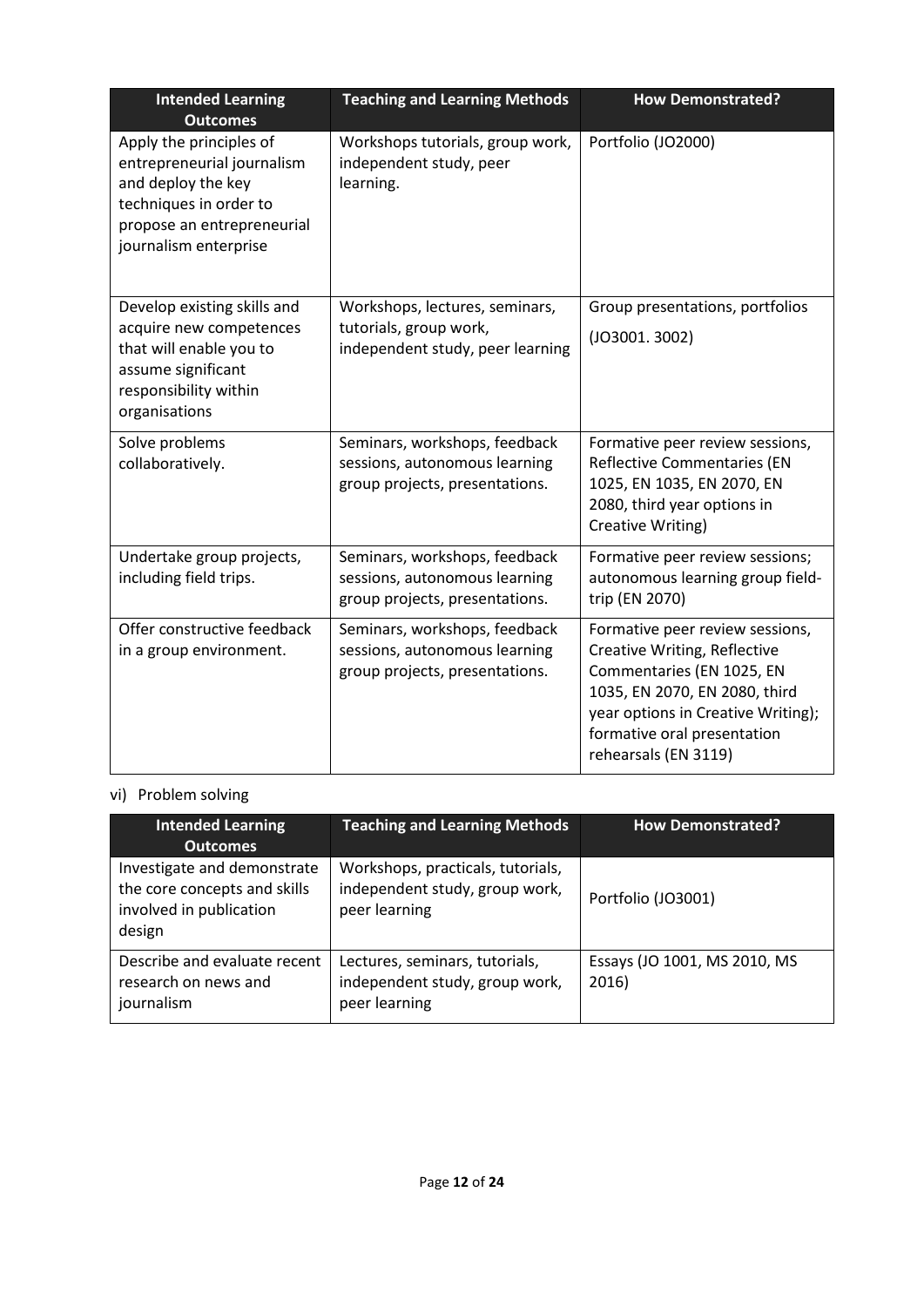| <b>Intended Learning</b><br><b>Outcomes</b>                                                                                                                                                                                                                                                             | <b>Teaching and Learning Methods</b><br><b>How Demonstrated?</b>                                                          |                                                                                                                                                                                             |
|---------------------------------------------------------------------------------------------------------------------------------------------------------------------------------------------------------------------------------------------------------------------------------------------------------|---------------------------------------------------------------------------------------------------------------------------|---------------------------------------------------------------------------------------------------------------------------------------------------------------------------------------------|
| Demonstrate knowledge of:<br>- theories and approaches to<br>the study of journalism<br>- the history and<br>development of the news                                                                                                                                                                    | Lectures, seminars, tutorials,<br>independent study, group work,<br>peer learning                                         | Essays (MS 1011, JO 1001, MS<br>2010, MS 2016)                                                                                                                                              |
| media<br>- the development of<br>journalism as an occupation                                                                                                                                                                                                                                            |                                                                                                                           |                                                                                                                                                                                             |
| - contemporary debates<br>about the news industry and<br>its future                                                                                                                                                                                                                                     |                                                                                                                           |                                                                                                                                                                                             |
| Critically evaluate different<br>approaches to concepts<br>around the ethics and<br>regulation of journalism                                                                                                                                                                                            | Lectures, seminars, tutorials,<br>independent study, group work,<br>peer learning                                         | Essays (JO1002)                                                                                                                                                                             |
| Apply the principles of<br>entrepreneurial journalism<br>and deploy the key<br>techniques in order to<br>propose an entrepreneurial<br>journalism enterprise                                                                                                                                            | Workshops, lectures, seminars,<br>tutorials, group work,<br>independent study, peer<br>learning.                          | Portfolio (JO2000)                                                                                                                                                                          |
| Plan, conduct and report on<br>an independent research<br>project; conduct a review of<br>literature relevant to their<br>project; demonstrate the use<br>of appropriate theory,<br>method and empirical<br>analysis; show evidence of<br>critical analysis and<br>reflection in their<br>investigation | Tutorials, independent study,<br>lectures.                                                                                | Investigation (JO3000)                                                                                                                                                                      |
| Solve literary critical, literary<br>theoretical, literary,<br>historical, linguistic, creative<br>research and editorial<br>problems.                                                                                                                                                                  | Tutorials, independent study,<br>supervisions, lectures, seminars,<br>feedback sessions, guest talks.                     | <b>Creative Writing and Reflective</b><br>Commentaries (EN 1025, EN<br>1035, EN 2070, EN 2080, third<br>year options in Creative Writing);<br>formative peer review sessions                |
| Identify and implement<br>appropriate research<br>methods                                                                                                                                                                                                                                               | Independent study, autonomous<br>learning group projects,<br>supervisions, lectures, seminars,<br>workshops, guest talks. | Reflective Commentaries (EN<br>1025, EN 1035, EN 2070, EN<br>2080, third year options in<br>Creative Writing); formative<br>group field trip (EN 2070); journal<br>and Commentary (EN 2080) |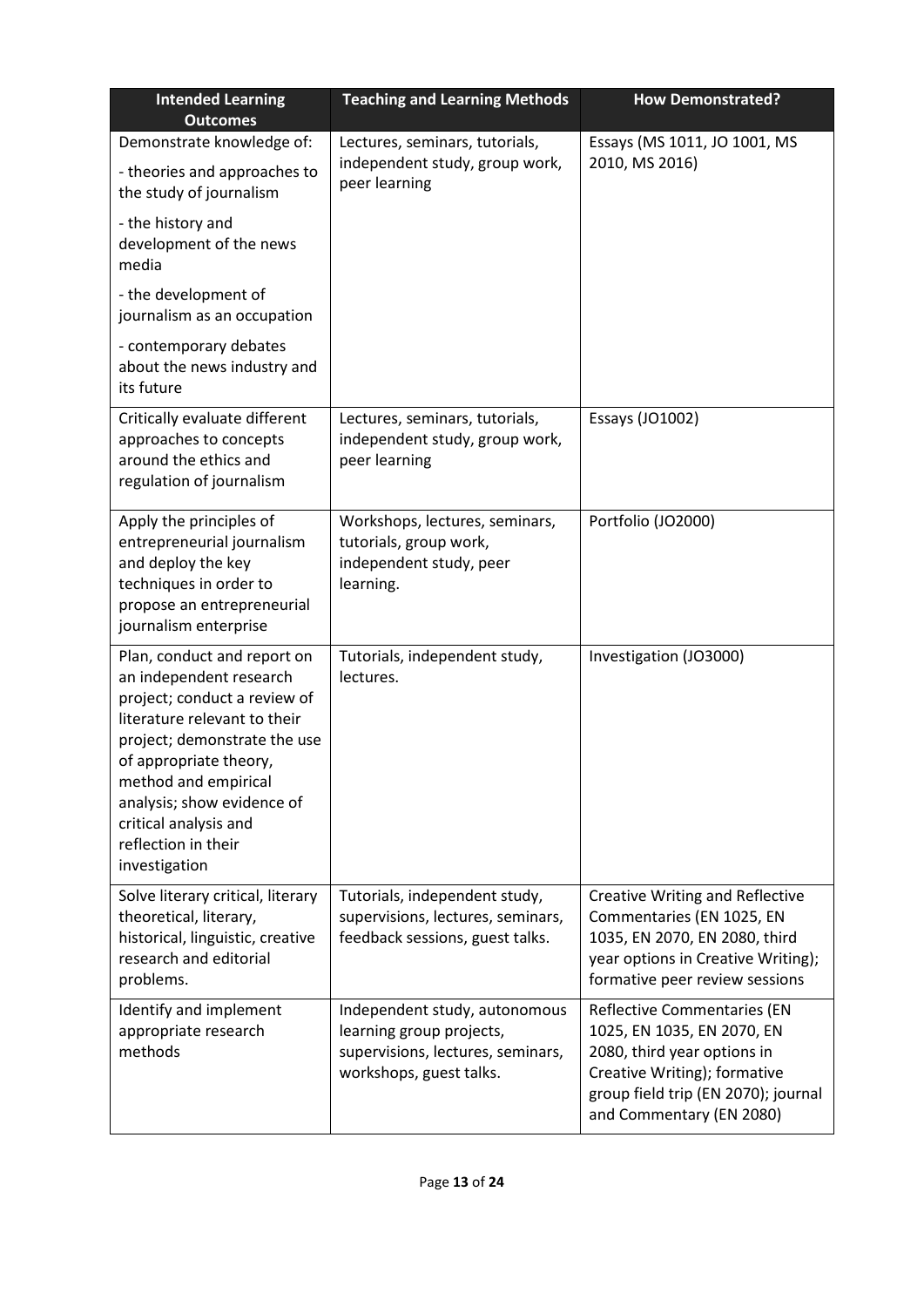vii) Information handling

| <b>Intended Learning</b><br><b>Outcomes</b>                                                                                                                                                                                                                                                             | <b>Teaching and Learning Methods</b>                                                                               | <b>How Demonstrated?</b>                                                                                                                                    |
|---------------------------------------------------------------------------------------------------------------------------------------------------------------------------------------------------------------------------------------------------------------------------------------------------------|--------------------------------------------------------------------------------------------------------------------|-------------------------------------------------------------------------------------------------------------------------------------------------------------|
| Recognise, describe, produce<br>and write a variety of news<br>formats to professional<br>standard                                                                                                                                                                                                      | Workshops, practicals, tutorials,<br>independent study, group work,<br>peer learning                               | Portfolio (JO1000)                                                                                                                                          |
| Develop and demonstrate<br>the acquisition of the<br>professional skills and<br>attributes needed to<br>produce original journalistic<br>material to a standard<br>acceptable for publication                                                                                                           | Workshops, practicals, tutorials,<br>independent study, group work,<br>peer learning                               | Portfolio (JO1000)                                                                                                                                          |
| Apply the principles of<br>entrepreneurial journalism<br>and deploy the key<br>techniques in order to<br>propose an entrepreneurial<br>journalism enterprise                                                                                                                                            | Lectures, seminars, workshops,<br>practicals, tutorials, independent<br>study, group work, peer learning           | Portfolio, essays (JO2000)                                                                                                                                  |
| Develop existing skills and<br>acquire new competences<br>that will enable you to<br>assume significant<br>responsibility within<br>organisations                                                                                                                                                       | Workshops, practicals, tutorials,<br>independent study, group work,<br>peer learning                               | Portfolio (JO3001)                                                                                                                                          |
| Plan, conduct and report on<br>an independent research<br>project; conduct a review of<br>literature relevant to their<br>project; demonstrate the use<br>of appropriate theory,<br>method and empirical<br>analysis; show evidence of<br>critical analysis and<br>reflection in their<br>investigation | Tutorials, independent study,<br>lectures.                                                                         | Investigation (JO3000)                                                                                                                                      |
| Identify, retrieve and<br>manipulate relevant textual,<br>literary, scientific, or<br>historical information, and<br>assess the significance of this<br>information in the<br>construction of creative<br>work.                                                                                         | Seminars, lectures, supervisions,<br>workshops, directed reading,<br>written assignments,<br>independent research. | Formative seminar presentations;<br><b>Reflective Commentaries (EN</b><br>1025, EN 1035, EN 2070, EN 2080<br>and third year options in Creative<br>Writing) |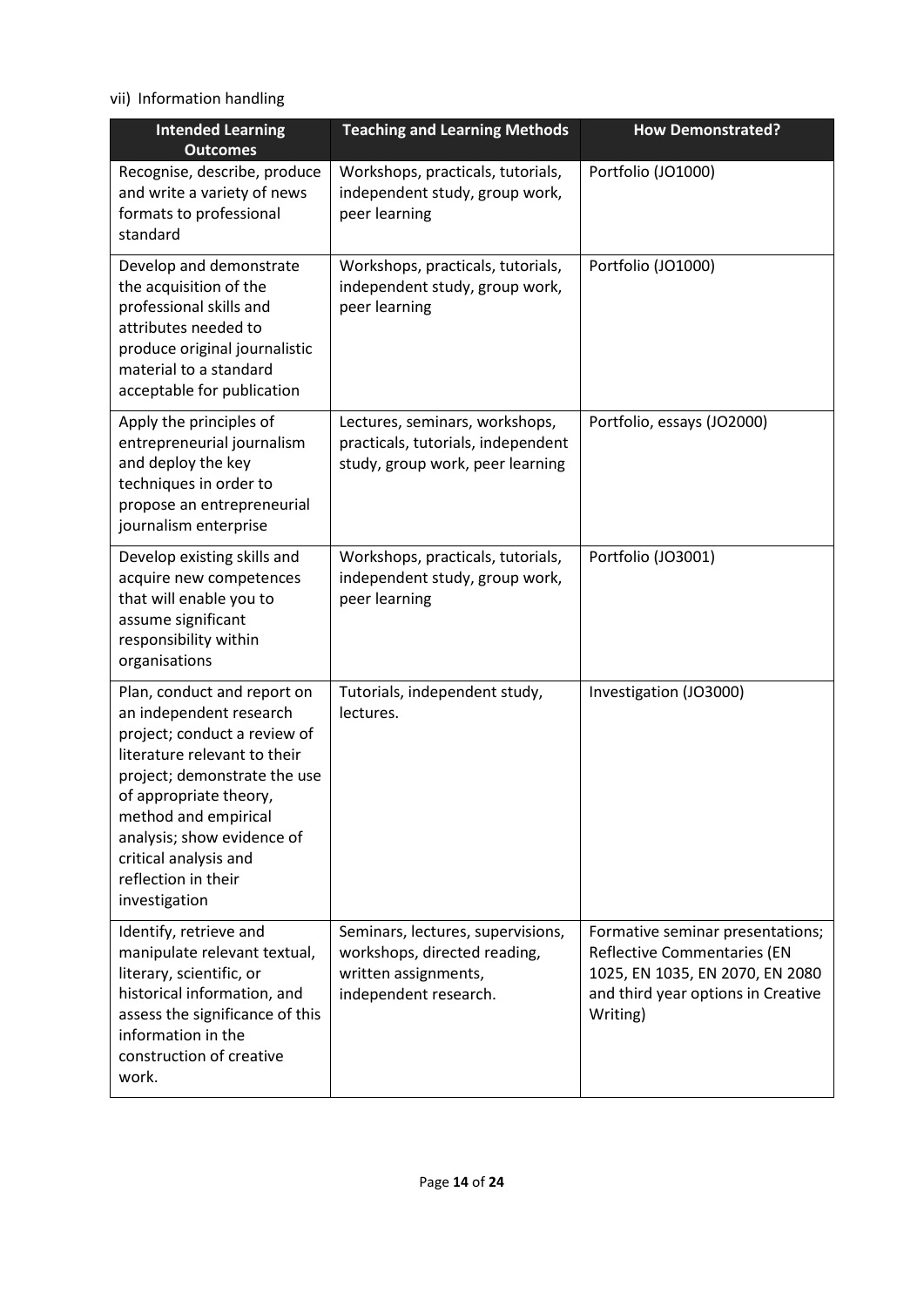viii) Skills for lifelong learning

| <b>Intended Learning</b><br><b>Outcomes</b>                                                                                                                                                          | <b>Teaching and Learning Methods</b>                                                                                                                                                                                           | <b>How Demonstrated?</b>                                                                                                                                           |
|------------------------------------------------------------------------------------------------------------------------------------------------------------------------------------------------------|--------------------------------------------------------------------------------------------------------------------------------------------------------------------------------------------------------------------------------|--------------------------------------------------------------------------------------------------------------------------------------------------------------------|
| Critically reflect on news and<br>journalism as a concept, its<br>professional production and<br>application, and key<br>concepts in contemporary<br>academic debates about<br>journalistic practice | Lectures, seminars, workshops,<br>practicals, tutorials, independent<br>study, group work, peer learning                                                                                                                       | Portfolio, essays (JO1000)                                                                                                                                         |
| Demonstrate skills in:<br>- communication<br>(formulating, articulating<br>arguments through writing)<br>- word processing and                                                                       | Lectures, seminars, workshops,<br>practicals, tutorials, independent<br>study, group work, peer learning                                                                                                                       | Portfolio, essays (MS2010)                                                                                                                                         |
| presentation<br>- analysis and critical<br>evaluation                                                                                                                                                |                                                                                                                                                                                                                                |                                                                                                                                                                    |
| - time management<br>(attending lectures and<br>seminars; meeting<br>assessment deadlines)                                                                                                           |                                                                                                                                                                                                                                |                                                                                                                                                                    |
| Demonstrate intellectual and<br>creative independence.                                                                                                                                               | Seminars, lectures, supervisions,<br>writing workshops, directed<br>reading, written assignments,<br>independent research, film<br>screenings, autonomous learning<br>groups, guest author and<br>industry professional talks. | Formative peer review sessions,<br>Creative Writing, Reflective<br>Commentaries (EN 1025, EN<br>1035, EN 2070, EN 2080, third<br>year options in Creative Writing) |
| Write well across all forms<br>and genres.                                                                                                                                                           | Seminars, lectures, supervisions,<br>writing workshops, directed<br>reading, written assignments,<br>independent research, film<br>screenings, autonomous learning<br>groups, guest author and<br>industry professional talks. | <b>Creative Writing assignments (EN</b><br>1025, EN 1035, EN 2070, EN<br>2080, third year options in<br>Creative Writing)                                          |
| Demonstrate a broad<br>comprehension of the forms<br>and genres in which writers<br>practise, and an awareness<br>of the professional writing<br>industries.                                         | Seminars, lectures, supervisions,<br>writing workshops, directed<br>reading, written assignments,<br>independent research, film<br>screenings, autonomous learning<br>groups, guest author and<br>industry professional talks. | <b>Creative Writing and Reflective</b><br>Commentaries (EN 1025, EN<br>1035, EN 2070, EN 2080, third<br>year options in Creative Writing)                          |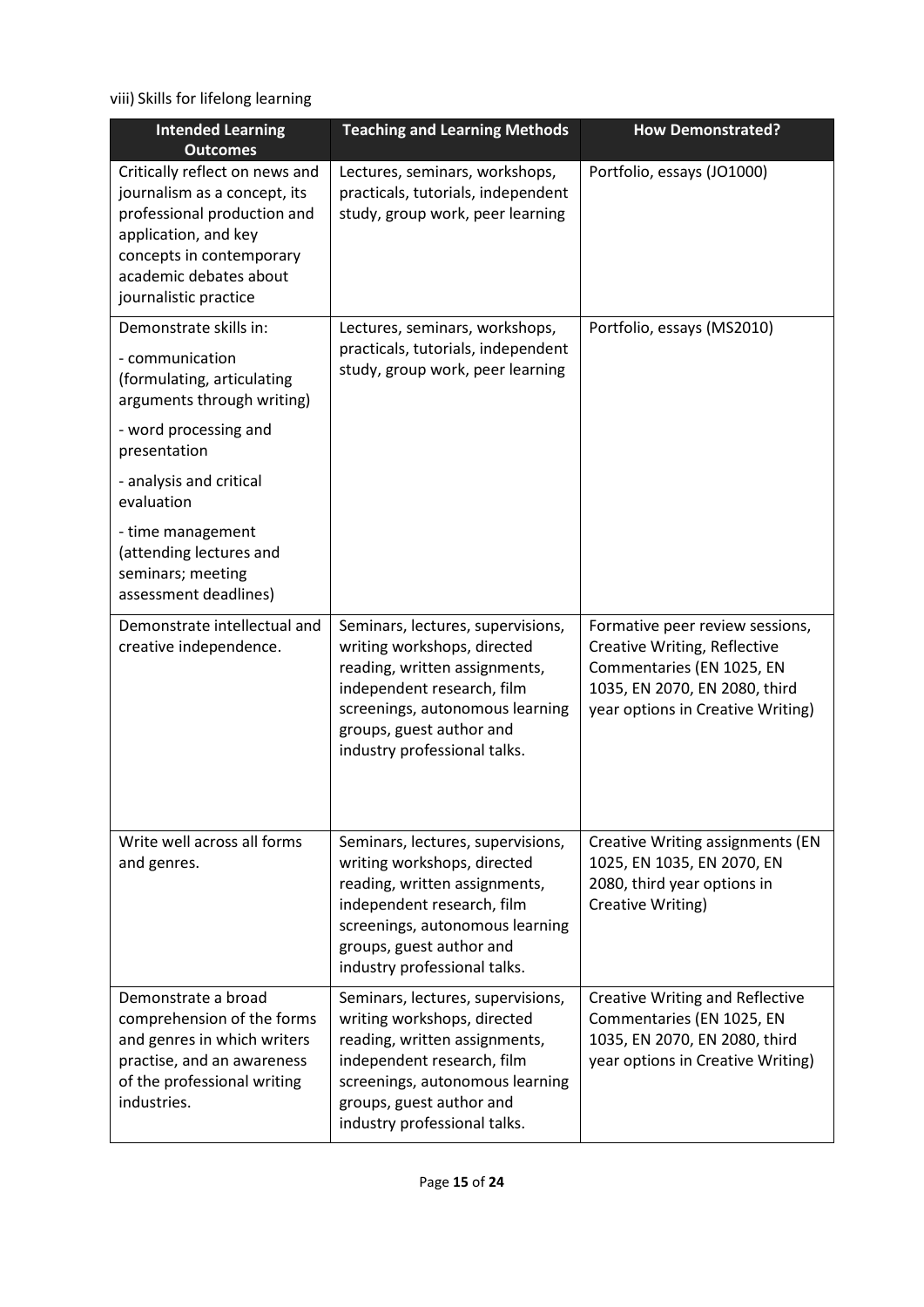#### **10. Progression points**

This programme follows the standard Scheme of Progression set out i[n Senate Regulations](http://www.le.ac.uk/senate-regulations) – see the version of Senate Regulation 5 governing undergraduate programmes relevant to the year of entry.

In cases where a student has failed to meet a requirement to progress he or she will be required to withdraw from the course.

### **Course transfers**

Transfers from BA Journalism to other subjects will be permitted, subject to the agreement of the receiving subjects. Transfers into the BA Journalism will only be permitted into the first year, due to the incremental and skills-building nature of the programme. To permit transfers into the second and third years would be detrimental to the academic success of students wishing to transfer.

### **11. Criteria for award and classification**

This programme follows the standard scheme of undergraduate award and classification set out in [Senate Regulations](http://www.le.ac.uk/senate-regulations) – see the version of *Senate Regulation 5 governing undergraduate programmes* relevant to the year of entry.

### **12. Special features**

Employability is embedded into the programmes through the provision of modules JO1004 Journalism Employability in the first year, which encourages and facilitates the development of student skills and attributes which will help the student make themselves more employable on graduation. Field research, guest author and industry professional talks, training in performance, connection to the Centre for New Writing events, are all established employability features of the Creative Writing side of the programme.

Students will be introduced to a range of assessment techniques including creative work across the forms and genres, critical reflective commentaries, and group projects. Assessment techniques used in first year will be developed and deepened in second year, and a range of strategies will be used, including formative writing assignments, seminar presentations, and peer review workshops. In the final year, students will choose from one of the options available in Journalism and one in Creative Writing (where timetabling considerations permit)

Assessment will include, as well as creative work, oral presentations and reflective commentaries. From their first year, students will develop skills in a variety of forms and genres. Across the course, they will examine and practise a variety of methodological approaches to study and be given the opportunity to explore different aspects of literary genre and creative practice and knowledge of the journalism and creative writing industries. Students studying Journalism WITH Creative Writing will still be able to study the most important Journalism modules. In the first year they will study the two key areas of journalistic skills in JO1000 and 1003, while also gaining key contextual knowledge from JO1001, 1002. The Creative Writing pathway is designed for students to move from an introductory study of key forms and genres (in year 1), to a trans-generic, thematised approach, which emphasises research and creative skills (in year 2), to specialization and optionality (in year 3).

In the first year of Creative Writing, students study EN1025 and EN1035 Introduction to Writing Creatively, which provide an introductory background to key forms, including Creative Non-Fiction, Poetry, Short Fiction and Screenwriting.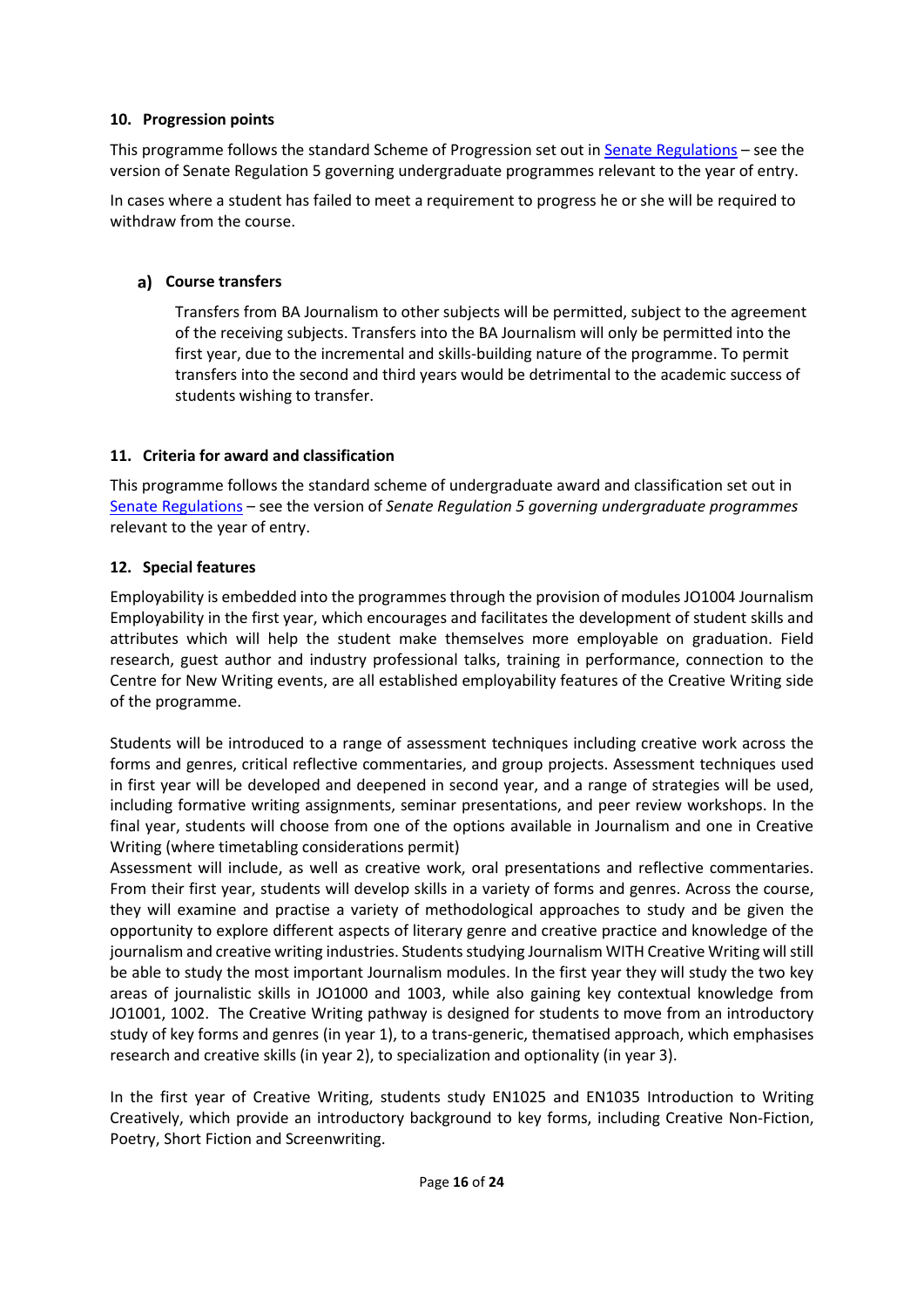Two non-credit but very important modules, Introduction to Academic Skills and Journalism Employability will also be studied to help equip students for their journeys through higher education and into employment. To study two non-credit modules in the first year is unusual, but it is felt both these modules provide core and key skills for students which cannot be incorporated in the subjectspecific credit-bearing modules and cannot be delayed until the second year. Undergraduate students can struggle to adjust to academic expectations at BA level, so the study skills module is essential to develop this capability. Employability is such a key aspect of this programme that it must be addressed in the first year so it can be built upon in subsequent years.

If these two modules must be studied, the rationale is that it is best to study them in the first year when the additional time taken will not impact on final degree work. Indeed the primary commitment in both modules is attendance rather than assessment. An incentive for the students will be to include completion of the modules on the student transcripts if they pass the modules.

In the second year they will study Multi-Media and Entrepreneurial Journalism as well as having an introduction to Broadcast Journalism. They will also learn about the context of Journalism in MS2010 and prepare for the major piece of third year work, the Journalism Investigation, by studying Media research methods. In Creative Writing in the first semester of the second year, students will take EN2070 Using Stories. This module uses key themes to explore some of the ways in which writers can discover, recover and explore materials, ideas and narratives in the wider world, and use and reshape them into effective creative pieces. It encourages students to develop their Creative Writing research methods, and then to employ those methods in the construction of original writing, in multiple genres. In this way, it aims to enhance both the students' research and writing skills. In the second semester of the second year, students take EN2080, which aims to combine an intensive creative writing workshop with practice in performing work, and advanced study of creative writing research methods, critical reflection, and writing literary reviews for publication.

In the third year students will do both a major practical piece of work in their Publishing Project modules, which is likely to be the creation of a magazine or a website, and conduct a major academic investigation, similar to a dissertation in their Journalism Investigation. They will also choose two optional Journalism or Media modules. In their final year in Creative Writing, students can choose from a number of optional modules including fiction, screenwriting, writing for voices, comedy writing, poetry and so on.

Academic years do not stand alone. Each academic year builds on the skills and understanding built up at the previous level.

### **13. Indications of programme quality**

Student achievement, NSS scores, external examiner reports, periodic review reports, graduate employment and destinations.

#### **14. External Examiner(s) reports**

The details of the External Examiner(s) for this programme and the most recent External Examiners' reports for this programme can be found at [exampapers@Leicester](https://exampapers.le.ac.uk/) [log-in required]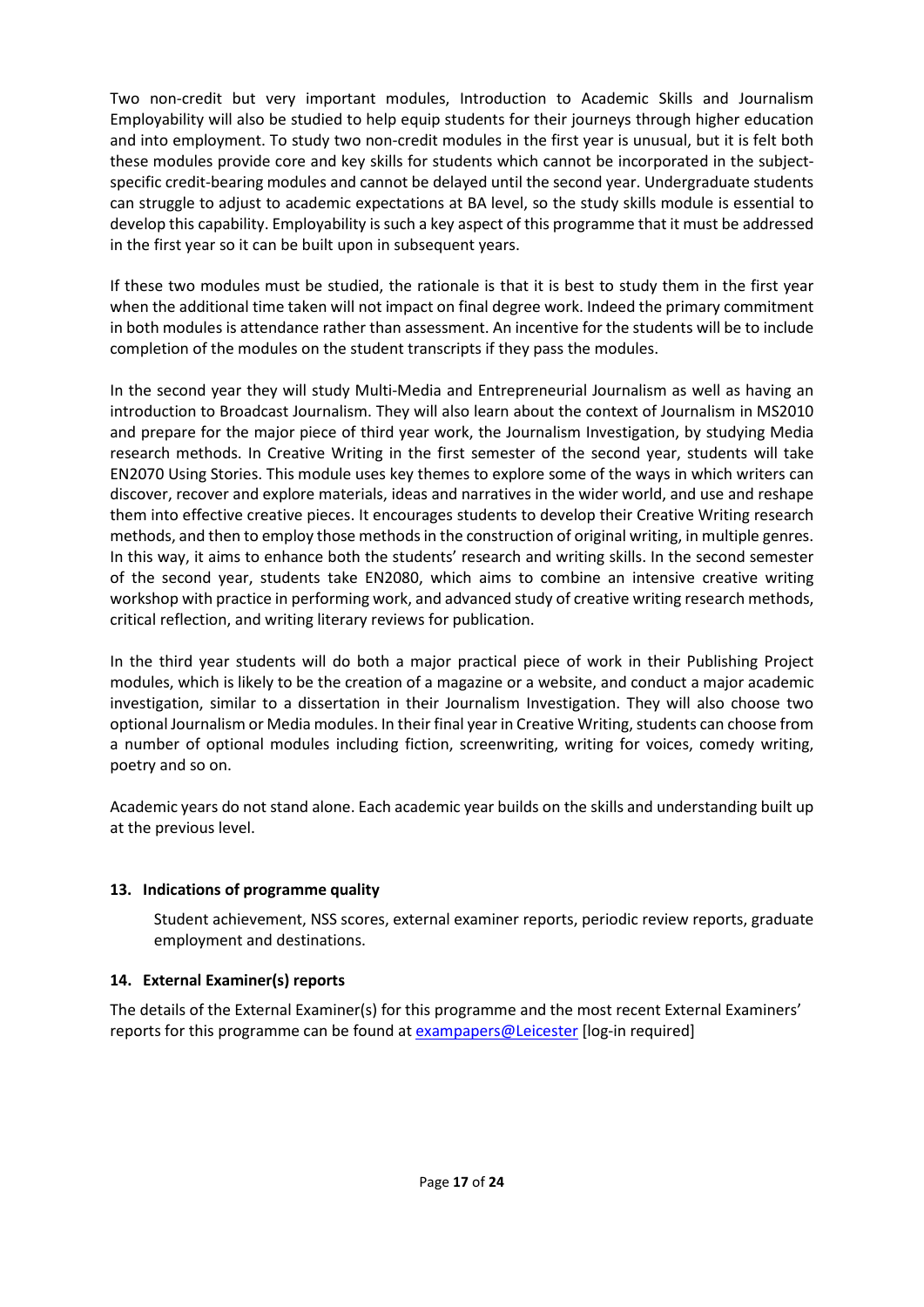

# **Programme Specification (Undergraduate) FOR ENTRY YEAR: 2020/21**

**Date created:** 25/02/2021 **Last amended:** 25/02/2021 **Version no.** 2

### **Appendix 1: Programme structure (programme regulations)**

The University regularly reviews its programmes and modules to ensure that they reflect the current status of the discipline and offer the best learning experience to students. On occasion, it may be necessary to alter particular aspects of a course or module.

BA Journalism

**Level 4/Year 1 2020/21**

Credit breakdown

| <b>Status</b> | <b>Year long</b>   | Semester 1         | Semester 2         |
|---------------|--------------------|--------------------|--------------------|
| Core          | Choose an<br>item. | 60 credits         | 60 credits         |
| Optional      | Choose an<br>item. | Choose an<br>item. | Choose an<br>item. |

120 credits in total

Core modules

| <b>Delivery period</b> | Code   | <b>Title</b>                            | <b>Credits</b> |
|------------------------|--------|-----------------------------------------|----------------|
| Sem 1                  | MS1001 | Introduction to Media and Communication |                |
| Sem 1                  | JO1000 | <b>News Basics</b>                      |                |
| Sem 1                  | EN1025 | Introduction to Writing Creatively 1    |                |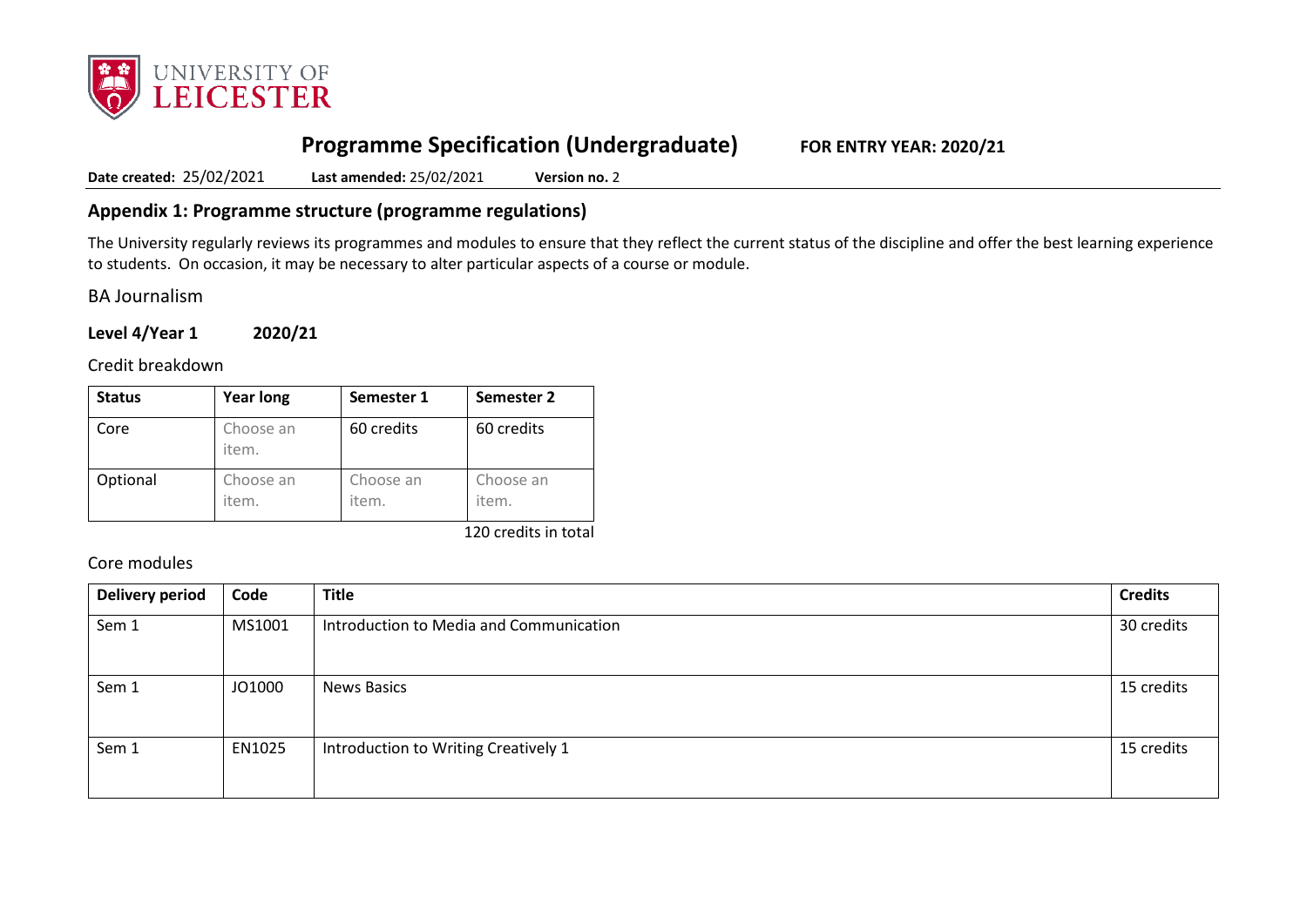| <b>Delivery period</b> | Code   | <b>Title</b>                         | <b>Credits</b> |
|------------------------|--------|--------------------------------------|----------------|
| Sem 1                  | MS1009 | Introduction to Academic Skills      | 0 credits      |
| Sem <sub>2</sub>       | JO1001 | Key Concepts in Journalism           | 30 credits     |
| Sem <sub>2</sub>       | JO1003 | Features Journalism                  | 15 credits     |
| Sem <sub>2</sub>       | EN1035 | Introduction to Writing Creatively 2 | 15 credits     |
| Sem <sub>2</sub>       | JO1004 | Journalism Employability             | 0 credits      |

### **Notes**

n/a

# **Level 5/Year 2 2021/22**

Credit breakdown

| <b>Status</b> | <b>Year long</b>   | Semester 1         | Semester 2         |
|---------------|--------------------|--------------------|--------------------|
| Core          | Choose an<br>item. | 60 credits         | 60 credits         |
| Optional      | Choose an<br>item. | Choose an<br>item. | Choose an<br>item. |

120 credits in total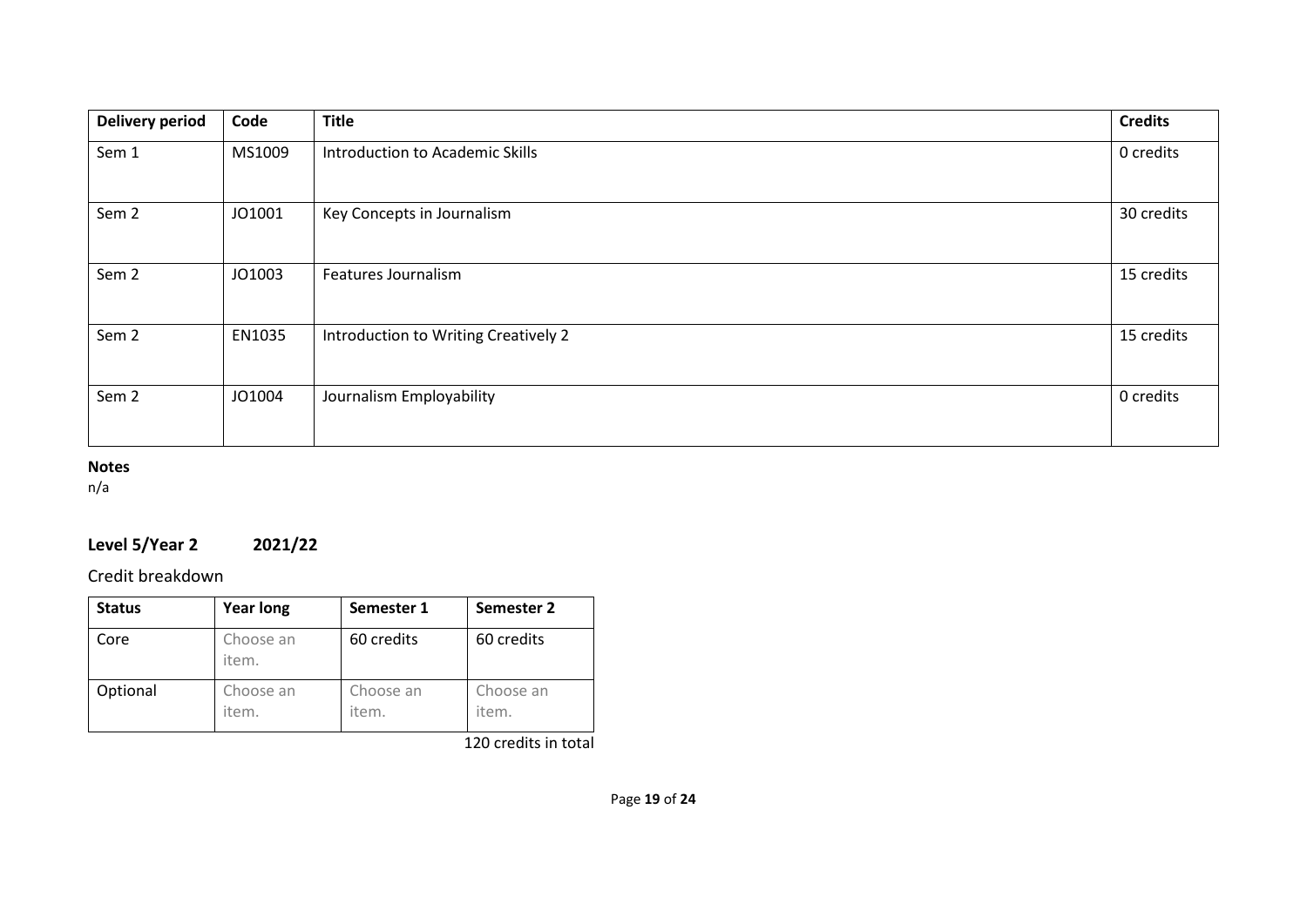# Core modules

| <b>Delivery period</b> | Code   | <b>Title</b>                                              |            |  |
|------------------------|--------|-----------------------------------------------------------|------------|--|
| Sem 1                  | JO2006 | Digital and Social Media Journalism- Context and Practice | 30 credits |  |
| Sem 1                  | JO2001 | Broadcast Journalism 1                                    | 15 credits |  |
| Sem 1                  | EN2070 | <b>Using Stories</b>                                      | 15 credits |  |
| Sem 1                  | MS2013 | Professionalism and Employment in the Media               | 0 credits  |  |
| Sem <sub>2</sub>       | MS2016 | Media and Communication Research in Practice              | 30 credits |  |
| Sem <sub>2</sub>       | MS2010 | Journalism Studies                                        |            |  |
| Sem <sub>2</sub>       | EN2080 | <b>Advanced Creative Writing Skills</b>                   | 15 credits |  |

**Notes**

[n/a]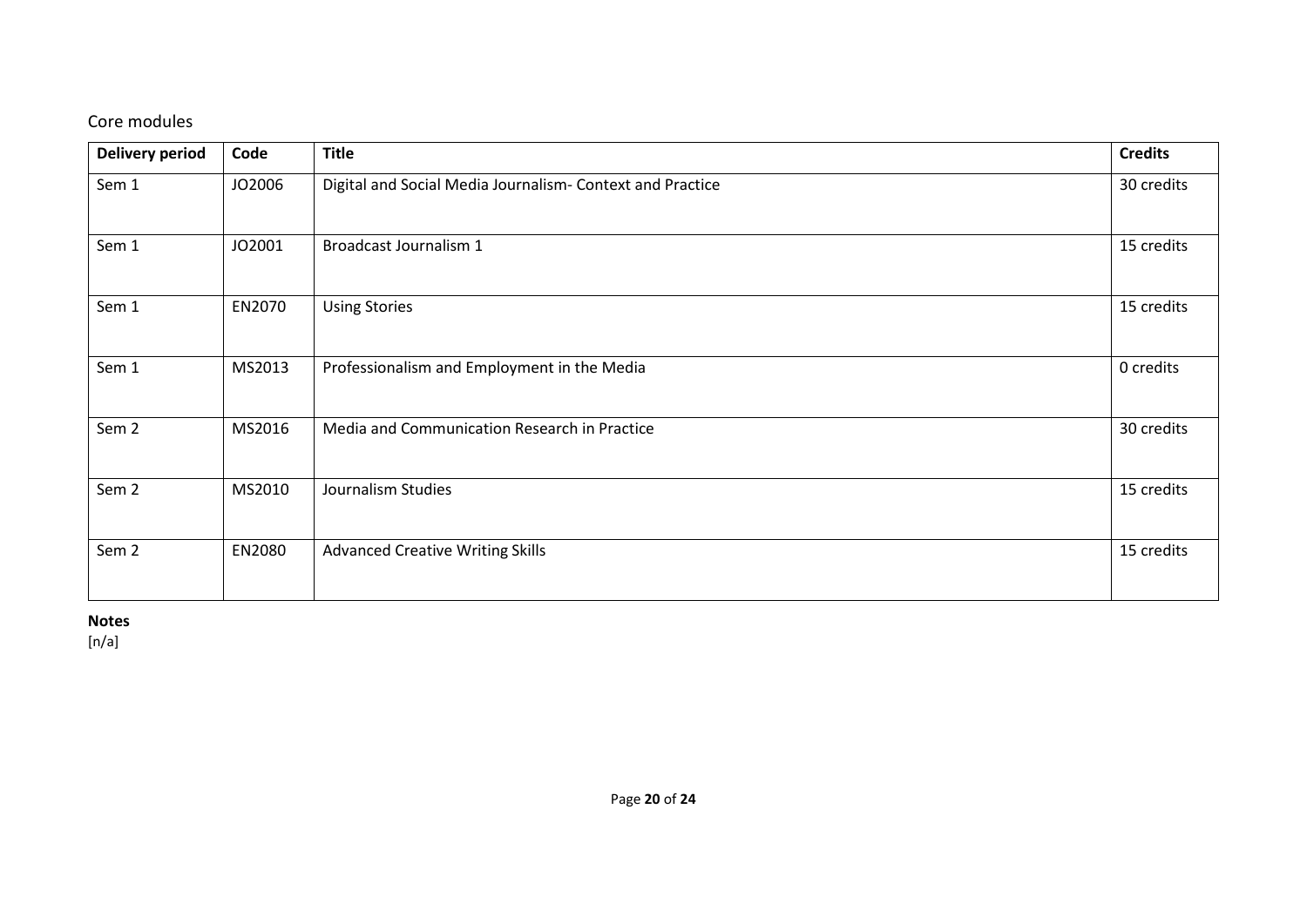# **Level 6/Year 3 2022/23**

### Credit breakdown

| <b>Status</b> | <b>Year long</b>   | Semester 1 | Semester 2 |
|---------------|--------------------|------------|------------|
| Core          | 30 credits         | 15 credits | 15 credits |
| Optional      | Choose an<br>item. | 30 credits | 30 credits |

120 credits in total

# Core modules

| Delivery period  | Code   | Title                       | <b>Credits</b> |
|------------------|--------|-----------------------------|----------------|
| Year long        | JO3000 | Journalism Investigation    | 30 credits     |
| Sem 1            | JO3001 | Publishing Project 1        | 15 credits     |
| Sem <sub>2</sub> | JO3002 | <b>Publishing Project 2</b> | 15 credits     |

## **Notes**

n/a

# Journalism/Media Option modules

| <b>Delivery period</b> | Code   | <b>Title</b>                         | <b>Credits</b> |
|------------------------|--------|--------------------------------------|----------------|
| Semester 1             | JO3006 | Journalism Placement                 | 15 credits     |
| Semester 1             | MS3009 | The Media, Celebrity and Fan Culture | 15 credits     |
| Semester 1             | MS3024 | <b>Reporting Panics</b>              | 15 credits     |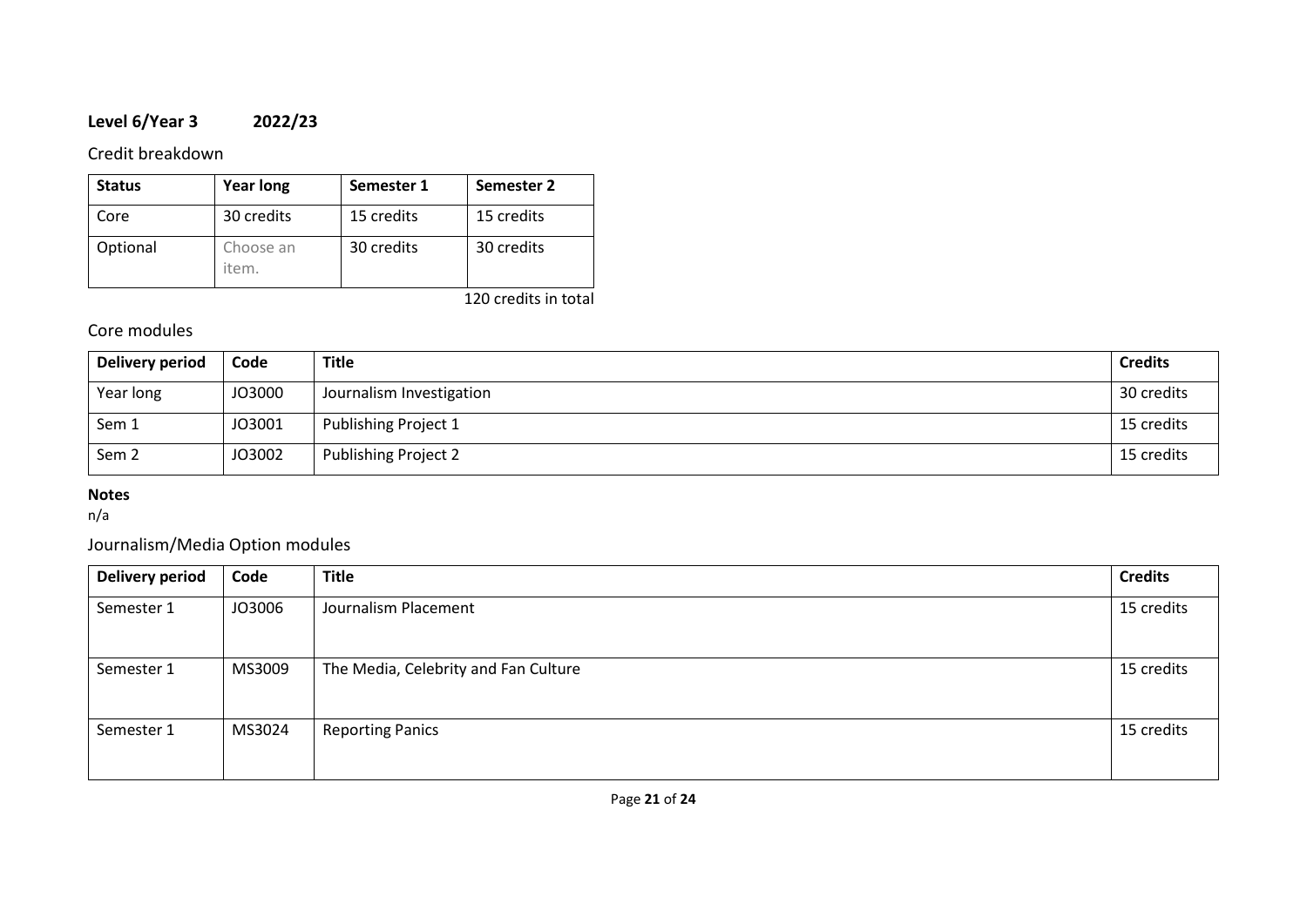| <b>Delivery period</b> | Code   | <b>Title</b>                       | <b>Credits</b> |
|------------------------|--------|------------------------------------|----------------|
| Semester 1             | JO3007 | Political Journalism               | 15 credits     |
| Semester 2             | JO3003 | Sports Journalism                  | 15 credits     |
| Semester 2             | JO3005 | <b>Financial Journalism</b>        | 15 credits     |
| Semester 2             | JO3004 | Data Journalism                    | 15 credits     |
| Semester 2             | MS3026 | <b>Community Radio in Practice</b> | 15 credits     |
| Semester 2             | MS3027 | Writing for PR                     | 15 credits     |

# Creative Writing Option modules

| Delivery period | Code   | <b>Title</b>                 | <b>Credits</b> |
|-----------------|--------|------------------------------|----------------|
| Semester 1      | EN3119 | <b>Writing Voices</b>        | 15 credits     |
| Semester 1      | EN3174 | <b>Writing Prose Fiction</b> | 15 credits     |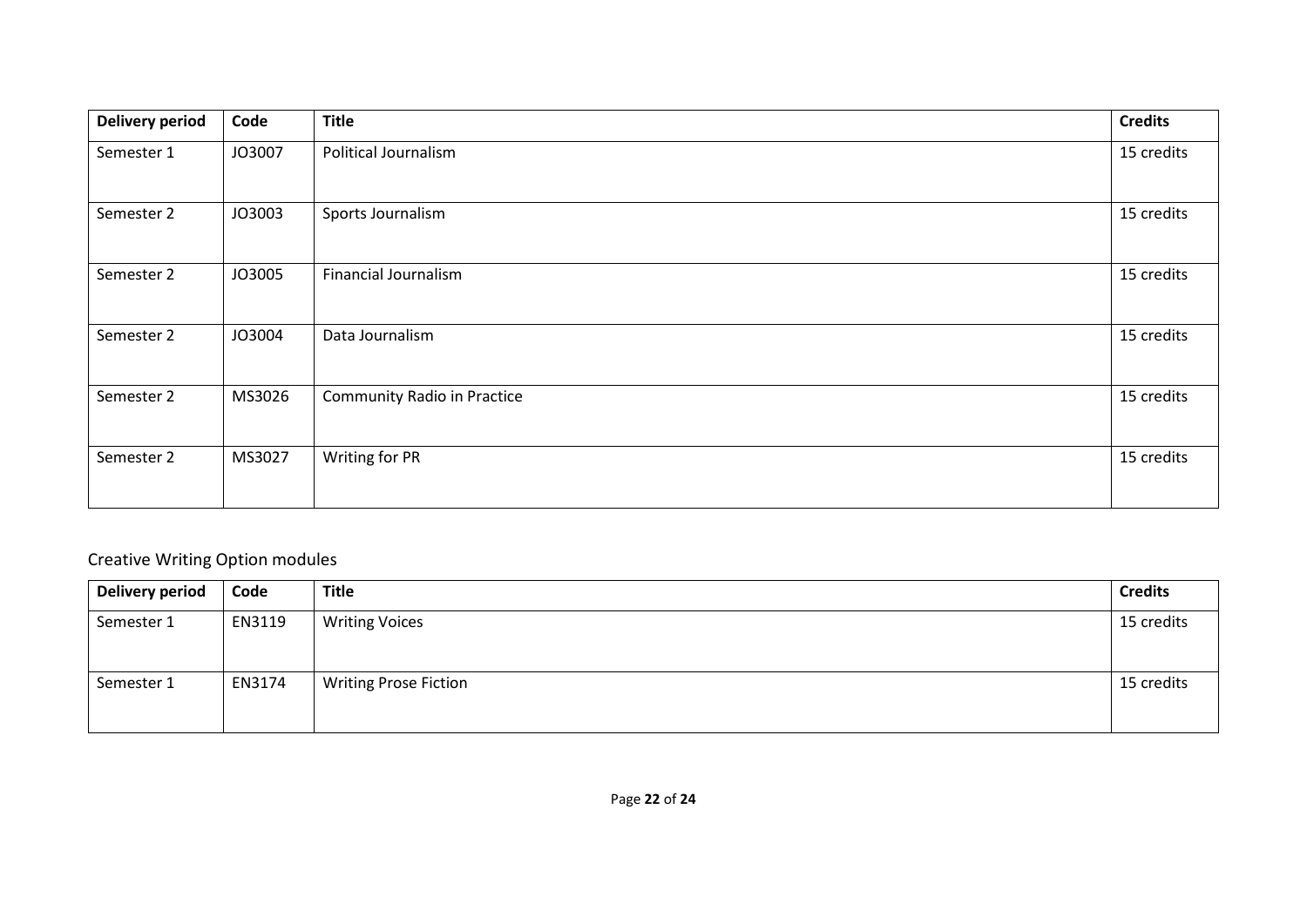| <b>Delivery period</b> | Code   | <b>Title</b>                                      |            |
|------------------------|--------|---------------------------------------------------|------------|
| Semester 1             | EN3192 | Transcultural Writing and the Publishing Industry |            |
| Semester 1             | EN3071 | The Forms of Modern Poetry                        | 15 credits |
| Semester 2             | EN3175 | <b>Understanding Screenplays</b>                  |            |
| Semester 2             | EN3204 | Writing for Laughs                                |            |
| Semester 2             | EN3192 | Transcultural Writing and the Publishing Industry |            |

#### **Notes**

This is an indicative list of option modules and not definitive of what will be available. Option module choice is also subject to availability, timetabling, student number restrictions and, where appropriate, students having taken appropriate pre-requisite modules.

#### **In Semester 1 Students need to select ONE optional Journalism/Media Module and ONE optional Creative Writing Module.**

#### **In Semester 2 Students need to select ONE optional Journalism/Media Module and ONE optional Creative Writing Module.**

#### **Updates to the programme**

| Academic year affected | <b>Module Code(s)</b> | <b>Update</b>                                          |
|------------------------|-----------------------|--------------------------------------------------------|
| 2021/22                | JO2000                | Substituted with JO2006                                |
| 2021/22                | MS2013                | Inclusion of MS2013, to embed the Leicester Award Gold |